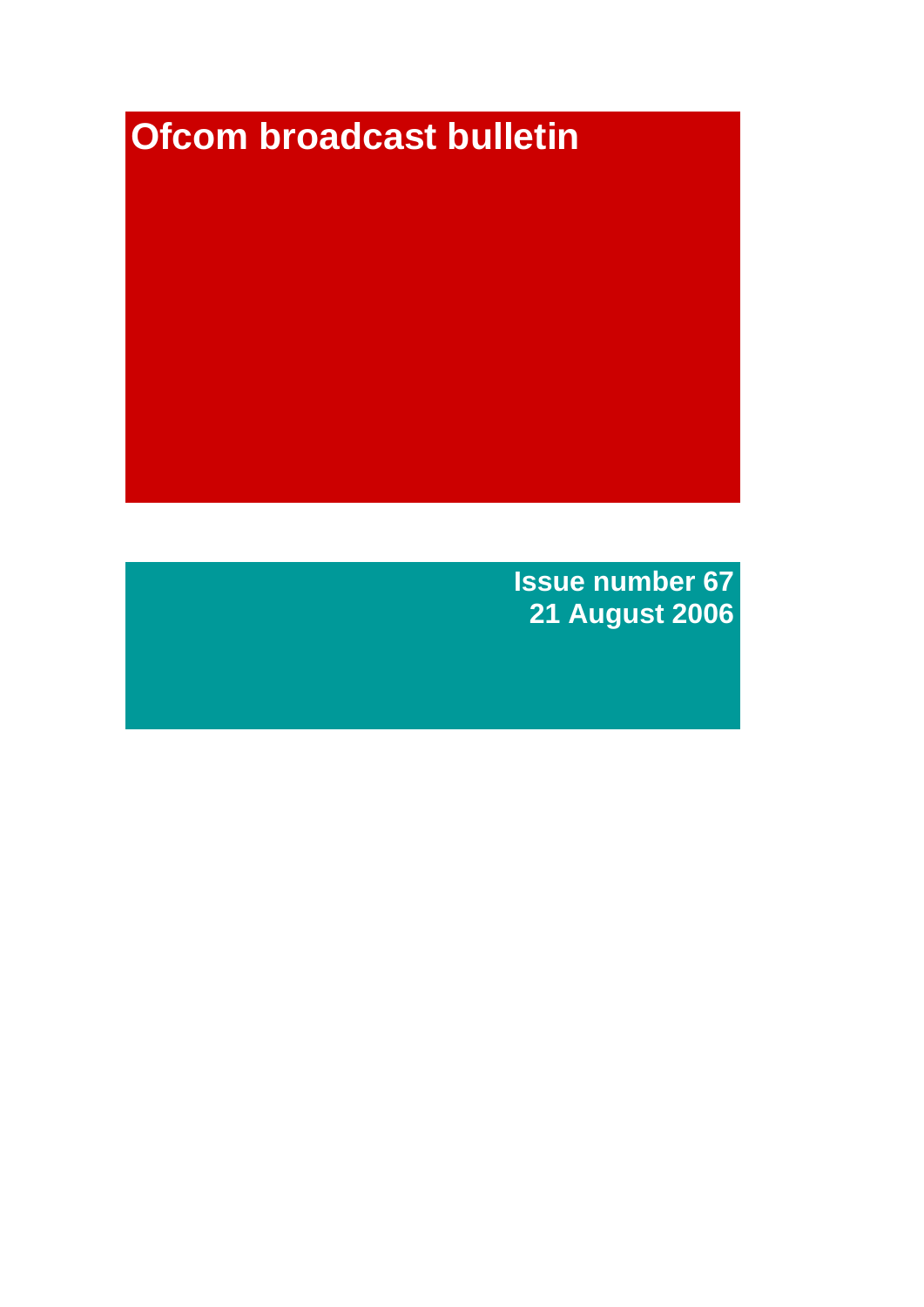Ofcom broadcast bulletin 67 21 August 2006

### **Contents**

| Introduction                                 |    |
|----------------------------------------------|----|
| <b>Standards cases</b>                       |    |
| Resolved                                     |    |
| <b>Fairness &amp; Privacy cases</b>          |    |
| Not Upheld                                   | 11 |
|                                              |    |
| Other programmes not in breach/outside remit | 21 |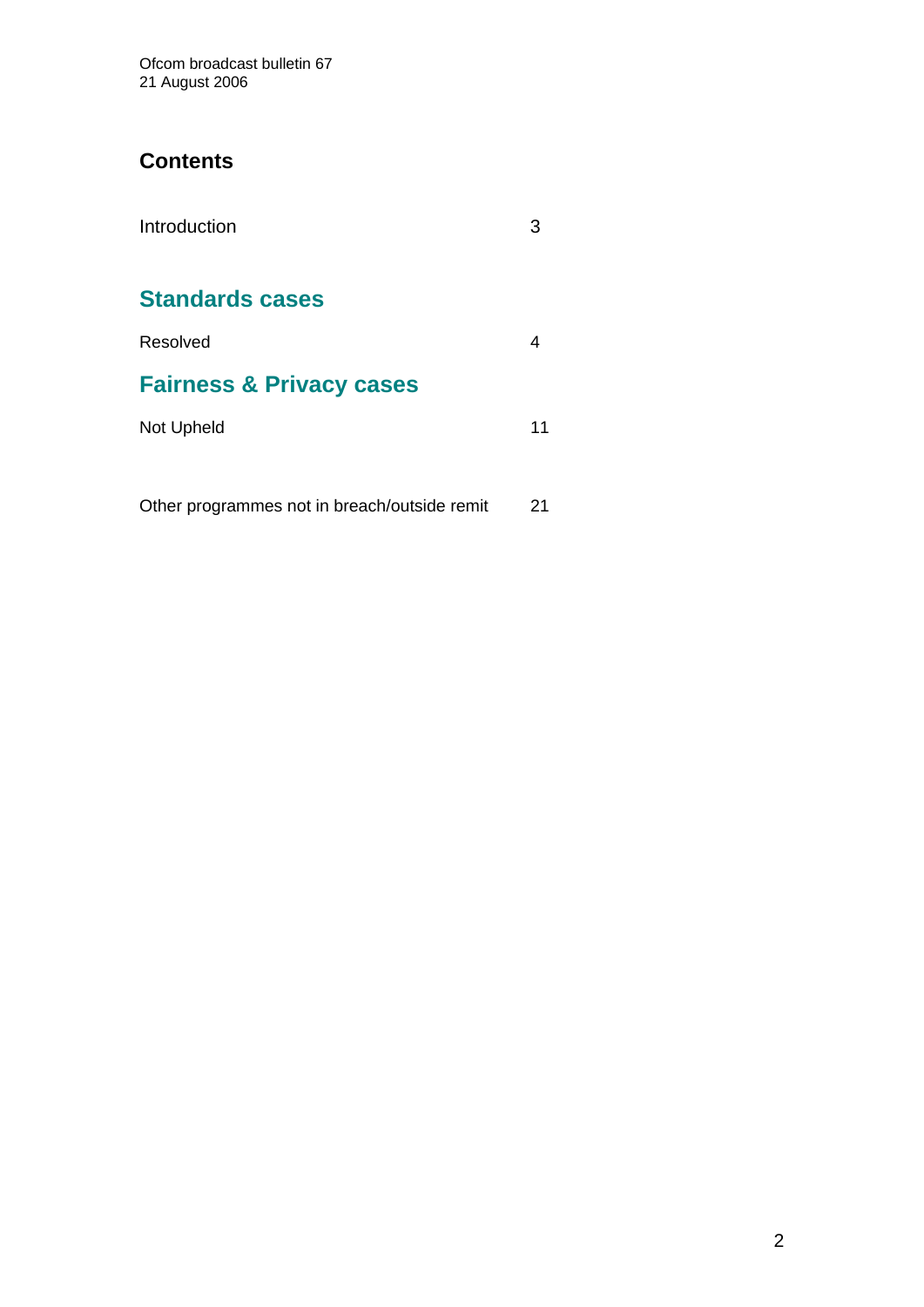# **Introduction**

Ofcom's Broadcasting Code took effect on 25 July 2005 (with the exception of Rule 10.17 which came into effect on 1 July 2005). This Code is used to assess the compliance of all programmes broadcast on or after 25 July 2005. The Broadcasting Code can be found at http://www.ofcom.org.uk/tv/ifi/codes/bcode/

The Rules on the Amount and Distribution of Advertising (RADA) apply to advertising issues within Ofcom's remit from 25 July 2005. The Rules can be found at http://www.ofcom.org.uk/tv/ifi/codes/advertising/#content

The Communications Act 2003 allowed for the codes of the legacy regulators to remain in force until such time as Ofcom developed its own Code. While Ofcom has now published its Broadcasting Code, the following legacy Codes apply to content broadcast before 25 July 2005.

- Advertising and Sponsorship Code (Radio Authority)
- News & Current Affairs Code and Programme Code (Radio Authority)
- Code on Standards (Broadcasting Standards Commission)
- Code on Fairness and Privacy (Broadcasting Standards Commission)
- Programme Code (Independent Television Commission)
- Programme Sponsorship Code (Independent Television Commission)
- Rules on the Amount and Distribution of Advertising

From time to time adjudications relating to advertising content may appear in the bulletin in relation to areas of advertising regulation which remain with Ofcom (including the application of statutory sanctions by Ofcom).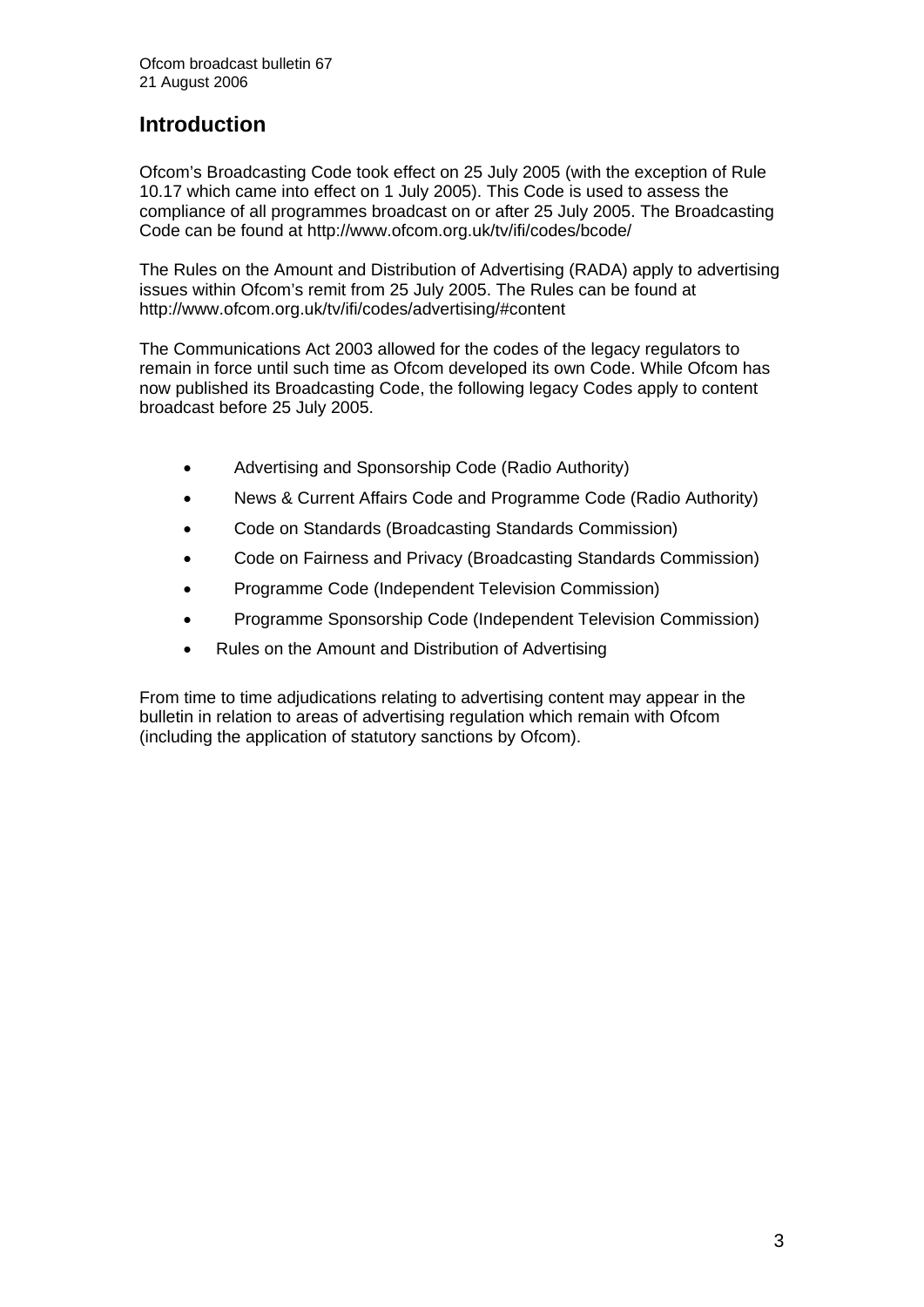# **Resolved**

### **Tim Shaw**

 $\overline{a}$ 

*Kerrang! 105.2 (West Midlands), 19 April 2006, 07:00* 

#### **Introduction**

A listener complained about a competition item entitled "Dole or no Dole". The listener said that the apparent premise of the competition - the presenter ringing unsuspecting members of the public, who may or may not have been claiming state benefits, so that competitors could guess how many benefits they were claiming was offensive and "vindictive".

#### **Response**

Emap, which owns Kerrang!, told us that these calls were actually a pre-recorded 'set up'. The calls had been edited so that the person who was contacted sounded genuinely offended. The item was not intended to cause offence, but meant to be a humorous take on the television programme *Deal or no Deal*. On the day the item was broadcast, a listener contacted the station, which led to it being reviewed. The broadcaster had decided that as some listeners could have interpreted the item as being offensive, rather than light-hearted, it should be dropped and not aired again. The station apologised for any offence it had caused.

In previous programmes, the presenter had mentioned that he had been on the dole for a significant period of time and knew how hard it was to be unemployed and so at no point was he ever trying to make light of this situation.

#### **Decision**

The item was introduced by a voiceover stating "currently there are over 890,000 people on the dole in the entire UK…" this was followed by statistics relating to unemployment statistics from different UK regions. The voiceover resumed "In other words you are doing the work for 2.4 million people for free…that's right, you are paying for 2.4 million people around the UK to live...so what the hell are these freeloaders doing? It's time to play 'Dole or No Dole'."

The presenter then announced the competition by saying that it involved competitors guessing, by the sound of somebody's voice, whether they were on benefits – "what we gotta do is...make a few calls…I'm going to put them on hold…you've got to guess…whether or not they're on the dole or not". He then went on to list a number of social security benefits including incapacity benefit, job seeker's allowance and motability. Pretending to be from an income consolidation company, he called two people, apparently waking them, to ask about the benefits that they were on.

We recognise that the calls were actually 'set-ups', though this was not apparent to listeners at the time, or after the competition had finished. The manner in which the calls were conducted and executed certainly gave listeners the impression that these were unannounced calls made to unsuspecting members of the public.

However while acknowledging that the intent of the item was to be humorous, we understand the complainant's concern that there was an underlying presumption from the item that those claiming benefits should be seen as "freeloaders". Without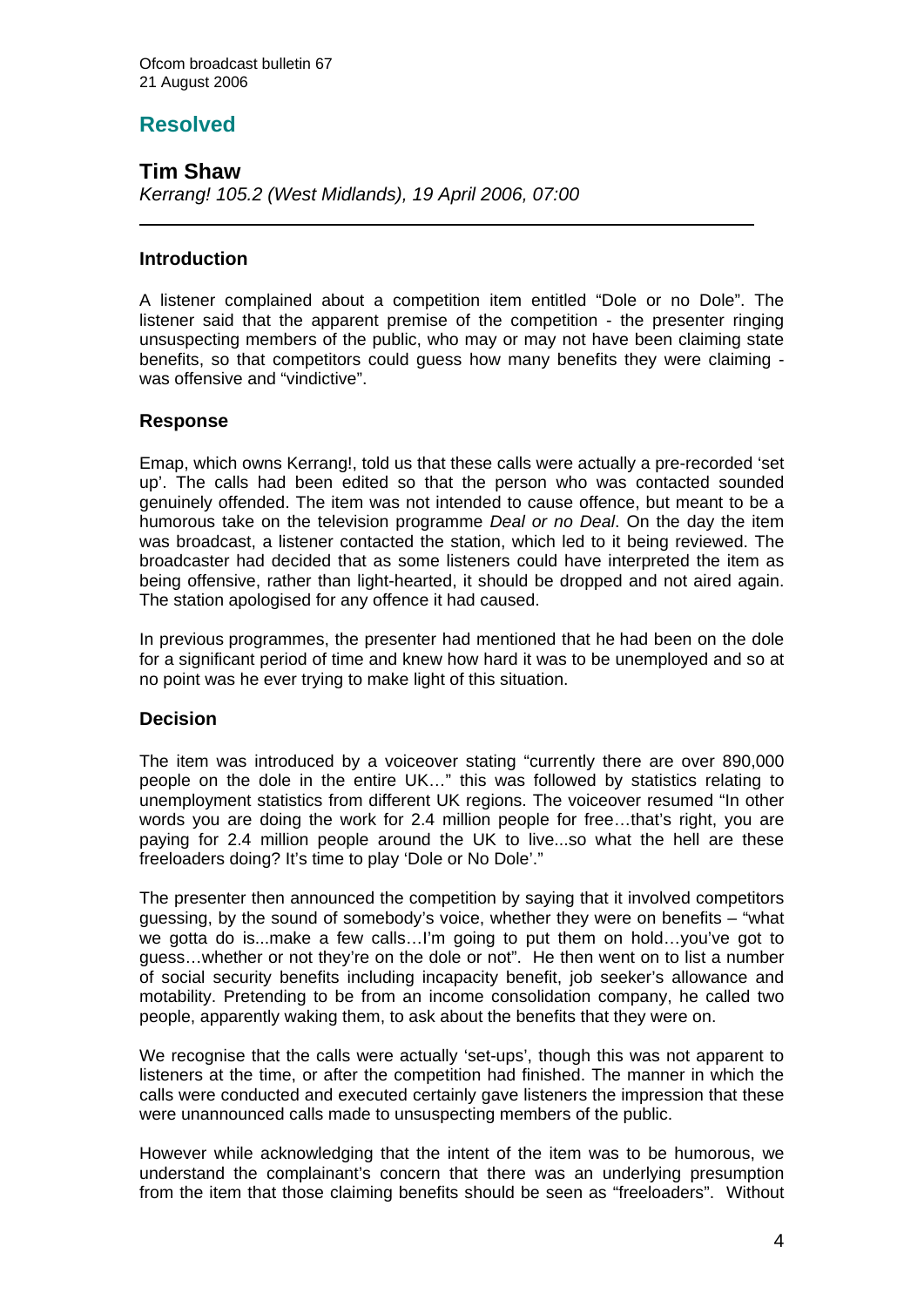Ofcom broadcast bulletin 67 21 August 2006

adequate evidence such a premise could certainly be seen as offensive, as well as a gross generalisation. However, we also recognise that on reviewing the item following a complaint to the station, the licensee took swift action and dropped it. On balance, therefore, and in view of the action taken by the broadcaster, we consider the matter resolved.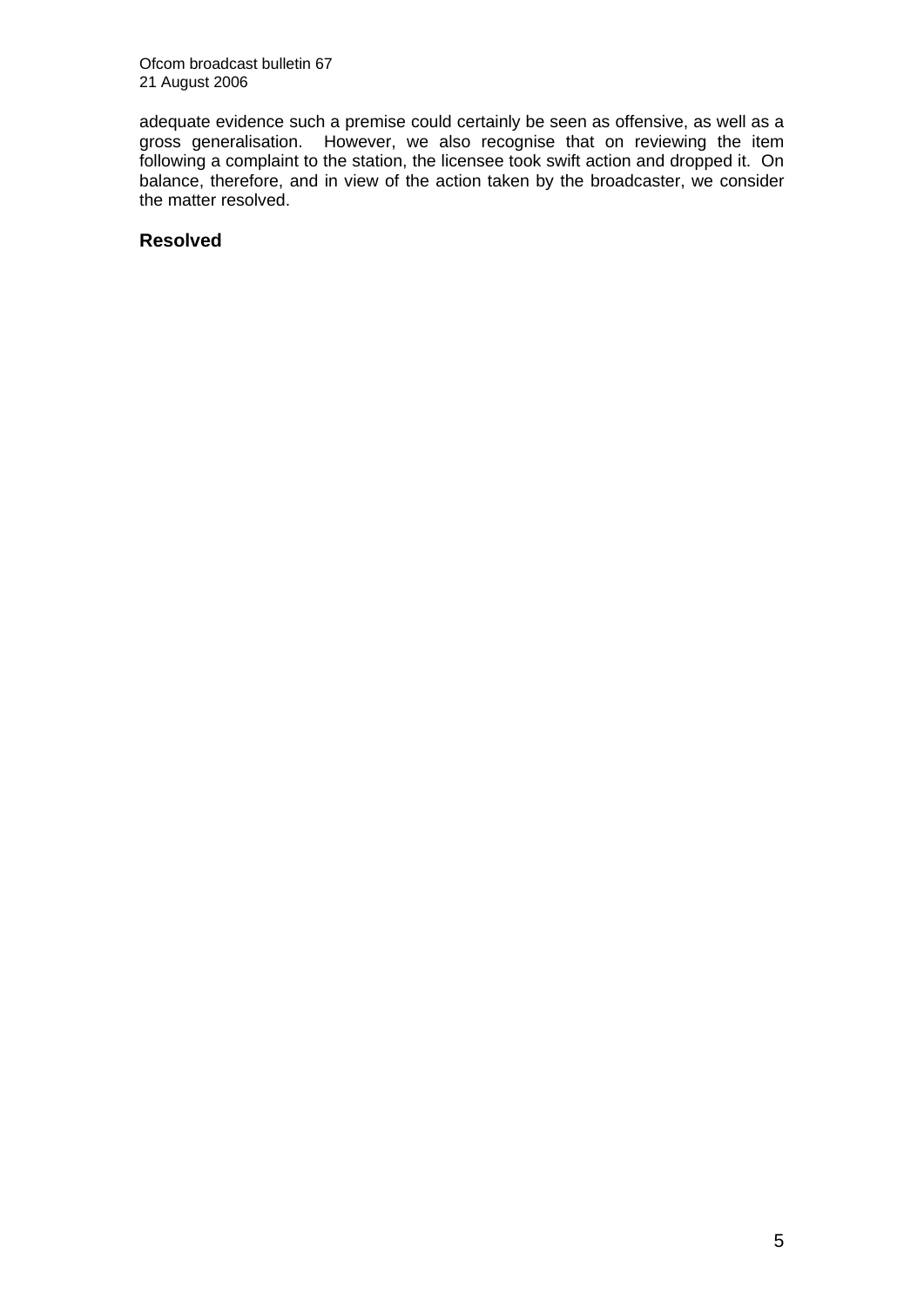# **Kiss 100**

 $\overline{a}$ 

*Kiss 100, 26 May 2006, 15:25* 

#### **Introduction**

A listener complained that a track contained the lyrics "suck me off, fuck me off". They felt that these lyrics were offensive and unsuitable for broadcast at a time when children were available to listen.

#### **Response**

Kiss 100 said that it regretted that an unedited version of 'S'Express' had been aired. The station had a vigorous procedure to ensure that all music selected for inclusion during daytime was fully compliant with the relevant Code rules. The broadcaster said that it had sought to revitalise its output by introducing a non-stop sequence of dance mixes on Friday afternoons from 15:00. This provided a transition from normal daytime 'playlisted' music to the more specialist output of a Friday evening and the weekend. Consequently, the Friday afternoon mixes include non-playlisted material, and, on this occasion, had included the 'S'Express' track. The song had been a chart topping hit and the presenter sourced the version played from a commercially available copy; unaware it was the version which included (albeit briefly) explicit lyrical content.

The broadcaster assured us that since this incident, steps had been taken to ensure that all non-playlisted tracks included in the Friday afternoon mixes were pre-vetted and either edited as appropriate or excluded if the content was not Code compliant. The station acknowledged that it should have realised that it needed to check the non-playlisted material for content, but regrettably this was overlooked when the mixes were introduced. The broadcaster gave us an assurance that the rest of the daytime, non-playlist material was now fully reviewed before going to air.

#### **Decision**

Rule 1.14 of Ofcom's Broadcasting Code states:

*The most offensive language must not be broadcast (before the watershed or) when children are particularly likely to be listening.*

Although we appreciate that the station was introducing an initiative to include nonplaylisted material during daytime, more care should have been taken to thoroughly vet the material and exclude explicit or offensive language. However we welcome the broadcaster's subsequent action and, in the circumstances, we consider the matter resolved.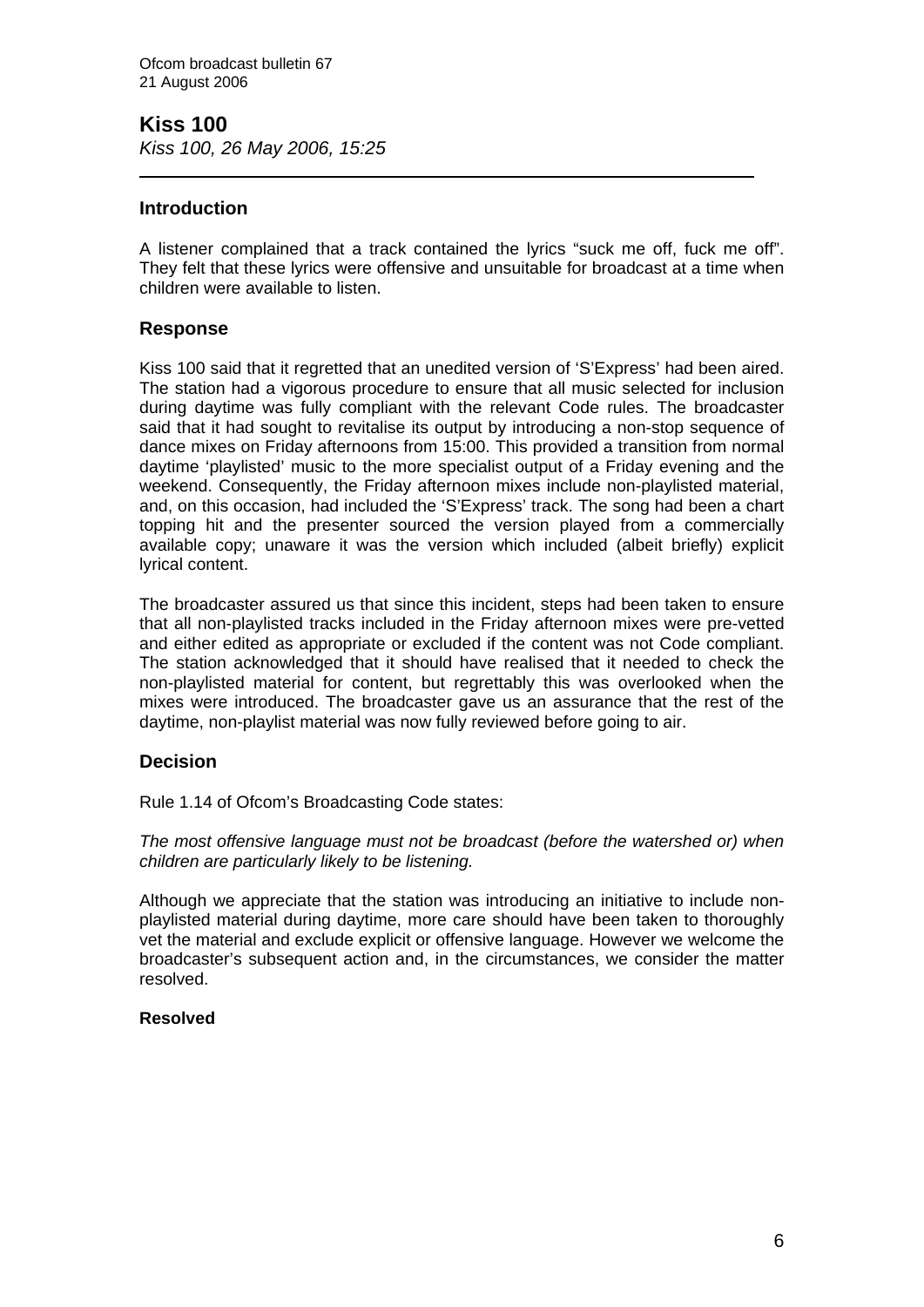# **The New Paul O'Grady Show**

*Channel 4, 9 May 2006, 17:00*   $\overline{a}$ 

#### **Introduction**

In this live edition of the chatshow, Sir Elton John appeared as a guest and took part in a wide-ranging discussion. During a conversation about Sir Elton's decision to change his name, he said that his previous name - Reginald Kenneth Dwight sounded like a banker, or, making a well-known play on the word, "wanker".

Ten viewers complained that this language was not appropriate for the time of broadcast.

#### **Response**

Channel 4 accepted that although "wanker" was generally considered low level offensive language, its inclusion in this pre-watershed programme was unfortunate. In a live broadcast, there was always an element of unpredictability, despite the strenuous efforts made prior to broadcast to avoid language that is 'not ideal' being transmitted.

The broadcaster said that later in the show, Paul O'Grady made an apology for the 'raucous' nature of the show, which it felt was clearly a reference to Sir Elton's language - Paul O'Grady said he was "very, very sorry".

Channel 4 did not feel that a further formal apology for the use of the word was necessary bearing in mind the relatively low level of offence attributed to the word, the apology that had already been given and the 'jocular' tone/context in which the word had been used.

While the broadcaster was satisfied that any pre-broadcast briefing policies had been followed, Channel 4 had raised the issue with the production team. The team had been briefed again to emphasise the importance of ensuring inappropriate language was avoided by the adequate briefing of guests.

#### **Decision**

Ofcom's research suggests that while this word is considered quite mild by most, a small minority of sections of the community (e.g. older people) find it quite offensive. This series does tend to attract an older audience and, in this context, the use of the word "wanker" was unfortunate. While the host did offer an apology of sorts, this was not definitive – "And if we have been a bit raucous tonight, I'm very, very sorry but we're highly excited really…" - and went on to become a pitch for a late night series. It is possible that a more formal apology may have lessened the offence caused to some viewers, but we also recognise that the comments accorded with the style of the show and the level of language used.

However we recognise the steps taken by the broadcaster to prevent such language being used by guests in this live programme. We welcome the action taken by the broadcaster to re-emphasise the importance of these precautions. We felt that there was no need to intervene further on this particular occasion.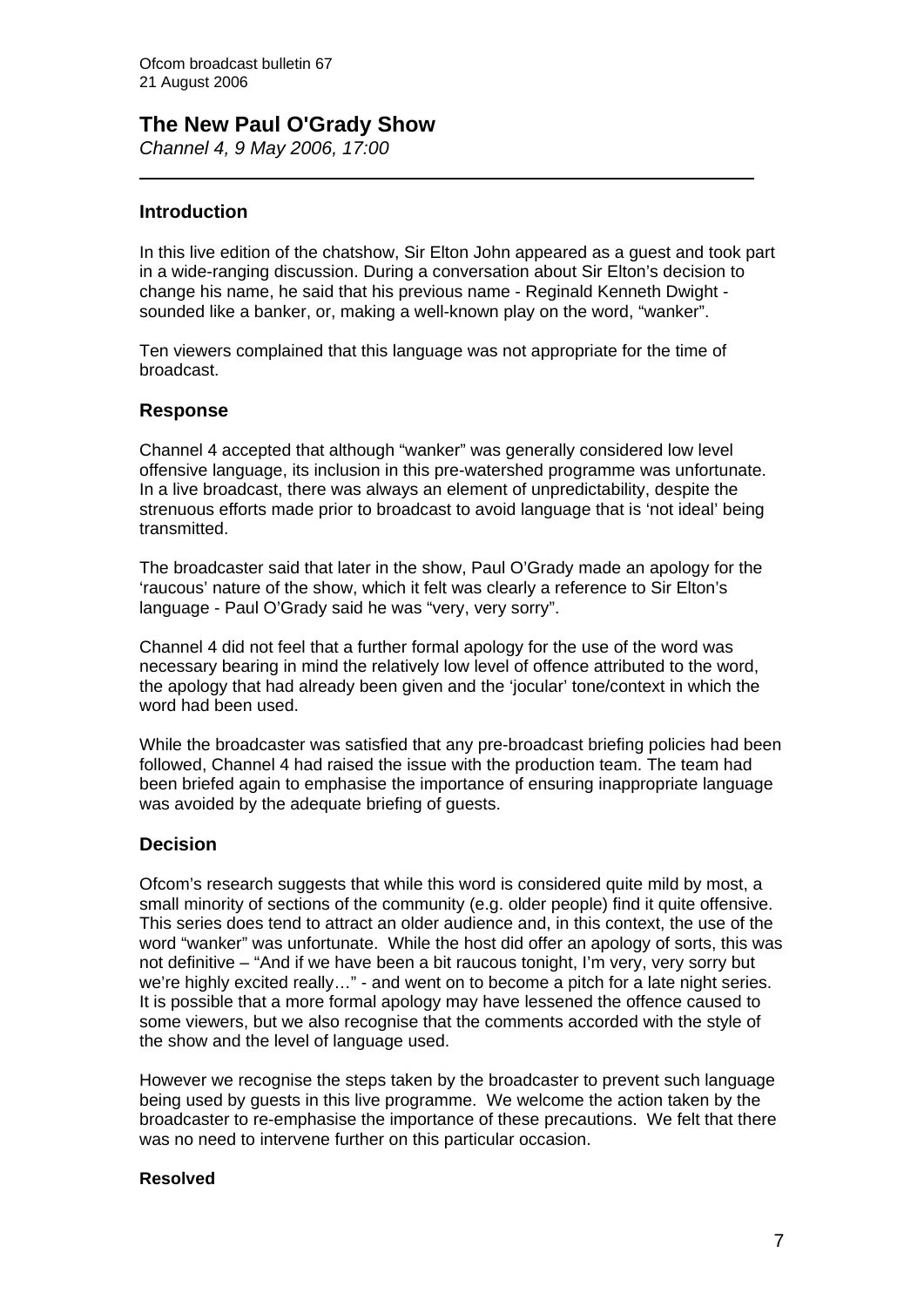**Quiz Night Live**  *FTN, 11 May 2006, 22:00*

#### **Introduction**

The presenters of a premium rate entry competition claimed that, at the end of an onscreen countdown, the prize on offer would drop from £9,000 to £3,000. However, a complainant claimed that the prize actually rose to £10,000. He believed that the presenters had misled viewers, encouraging them to ring before the prize fund dropped, when it did not.

#### **Response**

FTN said that when the prize was at £9,000, the competition ran for fifty minutes before a five minute countdown clock was introduced. The clock was then stopped every time a participant was on-air and finally reached zero after approximately 25 minutes, during which time both the presenters and a periodic onscreen message had stated that the prize would reduce to £3,000. The on-screen prize indicator then reduced to £3,000. However, before any more calls were taken, the prize was increased to £10,000.

The broadcaster assured us that it did not intend to mislead viewers and, to ensure further transparency, it had subsequently ensured that a call was taken whenever the prize fund was changed.

#### **Decision**

Transparency is key to the fairness of broadcast competitions, as it is the information provided on air (including an accurate description and/or prediction of the prize) that enables viewers to decide whether/when to attempt participation.

The broadcaster's description of how the competition had developed was accurate and the presenters had also clearly and regularly indicated that they were not personally in control of fluctuations in the level of the prize. However, the presenters' discussion after the prize had been reduced to £3,000 appeared to allow no possibility of a caller being taken to air before it rose to  $£10,000 -$  while the incentive to viewers had previously been to call before the prize dropped.

We therefore welcome the broadcaster's assurance and subsequent action, which we believe resolves the matter.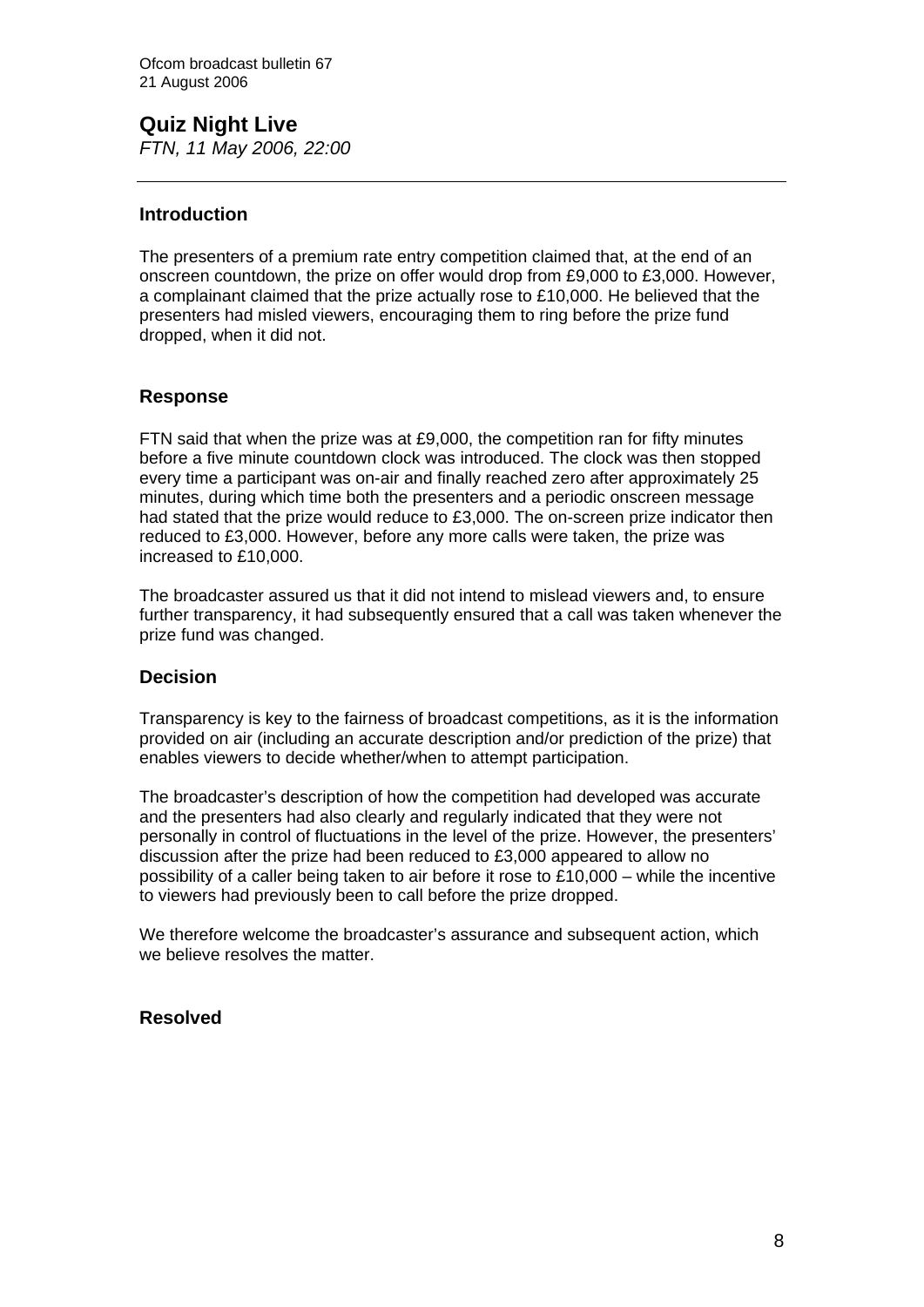# **Tom & Jerry**

*Boomerang, various dates 2006*

#### **Introduction**

In two separate cartoons *Texas Tom* and *Tennis Chumps* there were scenes involving smoking. In *Texas Tom,* Tom tried to impress a female cat by rolling a 'rollup' cigarette, lighting it and smoking it with just one hand. In *Tennis Chumps,* Tom's opponent in a match was seen smoking a large cigar.

One viewer complained that these scenes of smoking were not appropriate in a cartoon aimed at children.

#### **Response**

Following receipt of the complaint, Turner, the licensee for Boomerang, conducted an extensive internal review of the *Tom & Jerry* library to reassess the volume and context of smoking in these cartoons. The licensee has subsequently proposed editing any scenes or references in the series where smoking appeared to be condoned, acceptable, glamorised or where it might encourage imitation (for example where, in *Texas Tom*, Tom tries to impress by smoking). Turner believed however, that editing out all references to smoking, where such references neither glamorised nor condoned, might adversely affect the value of the animation.

#### **Decision**

Rule 1.10 of Ofcom's Broadcasting Code states:

The use of illegal drugs, the abuse of drugs, smoking, solvent abuse and the misuse of alcohol:

- must not be featured in programmes made primarily for children unless there is strong editorial justification;
- must generally be avoided and in any case must not be condoned, encouraged or glamorised in other programmes broadcast before the watershed, or when children are particularly likely to be listening, unless there is editorial justification;
- must not be condoned, encouraged or glamorised in other programmes likely to be widely seen or heard by under eighteens unless there is editorial justification.

We are not aware of evidence from research in the UK that shows a direct correlation between children who see smoking on television with a greater propensity to take up smoking. However, broadcasters and Ofcom are required to protect those under eighteen and that protection is particularly important where the youngest children are concerned. There are concerns that smoking on television may normalise smoking. For precautionary reasons Ofcom expects broadcasters to generally avoid smoking in pre-watershed programmes. Research published in September 2005 by Ofcom indicates that broadcasters are very aware and responsible in the way they include smoking pre-watershed.

Boomerang is a channel that attracts a large number of children – 56% of its audience are aged 4-14 years. Although historic cartoons such as these may have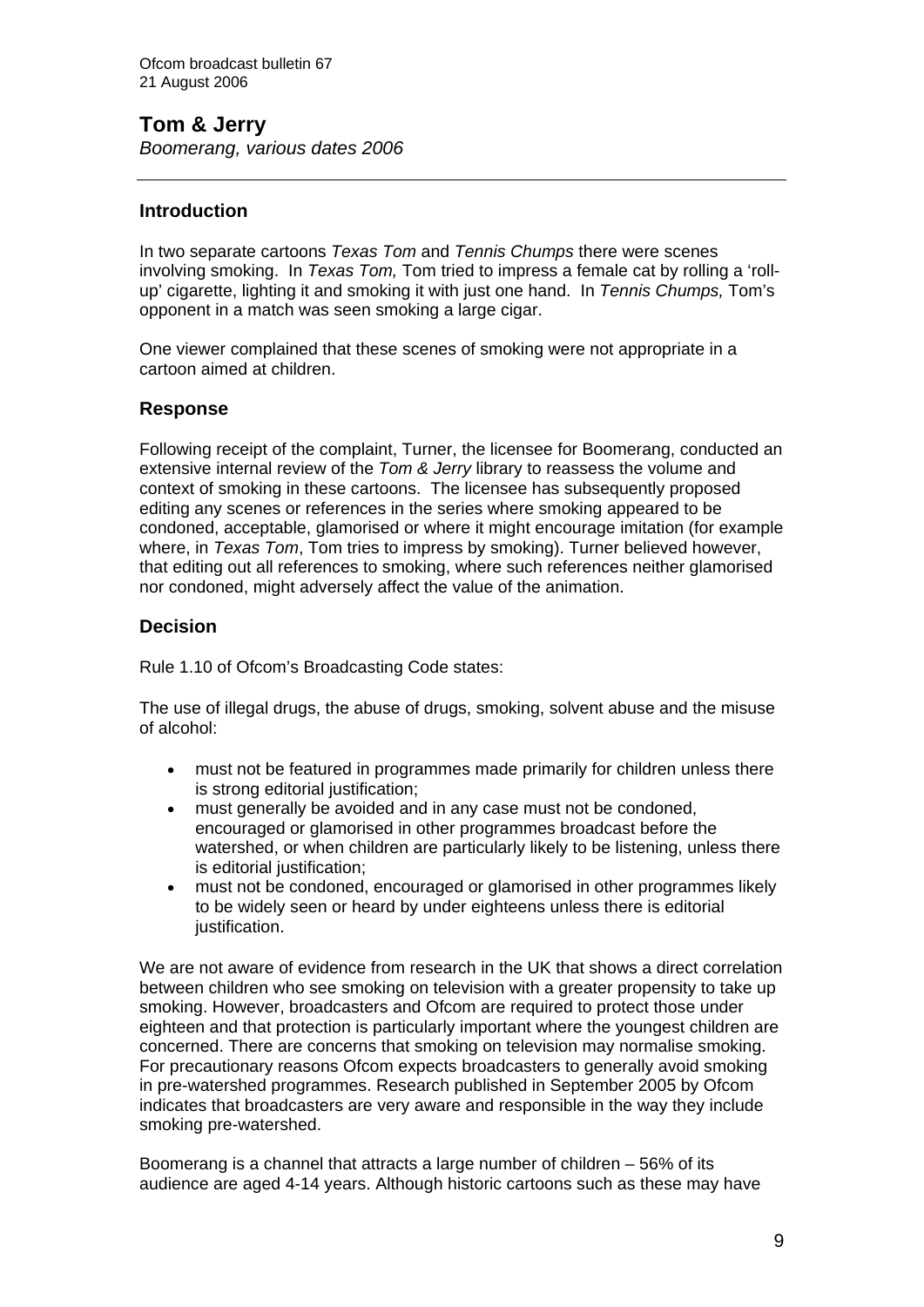Ofcom broadcast bulletin 67 21 August 2006

been made originally for family audiences they are now primarily viewed by children, including very young children, who may be viewing on their own.

Stylised and comic actions in cartoons are not intrinsically a concern in themselves including violence and other activity which in a different context would be unacceptable. However it depends on treatment and context. We recognise that these are historic cartoons, most of them having been produced in the 40s, 50s and 60s at a time when smoking was more generally accepted. Depictions of smoking may not be problematic given the context, but broadcasters need to make a judgement about the extent to which they believe a particular scene may or may not genuinely influence children. We note that in *Tom and Jerry*, smoking usually appears in a stylised manner and is frequently not condoned.

However while we appreciate the historic integrity of the animation, the level of editorial justification required for the inclusion of smoking in such cartoons is necessarily high. We will look at all such cases individually.

Given Turner's commitment to adopt a precautionary approach, we welcome its review of archive material and action taken to minimise the possibility of harm.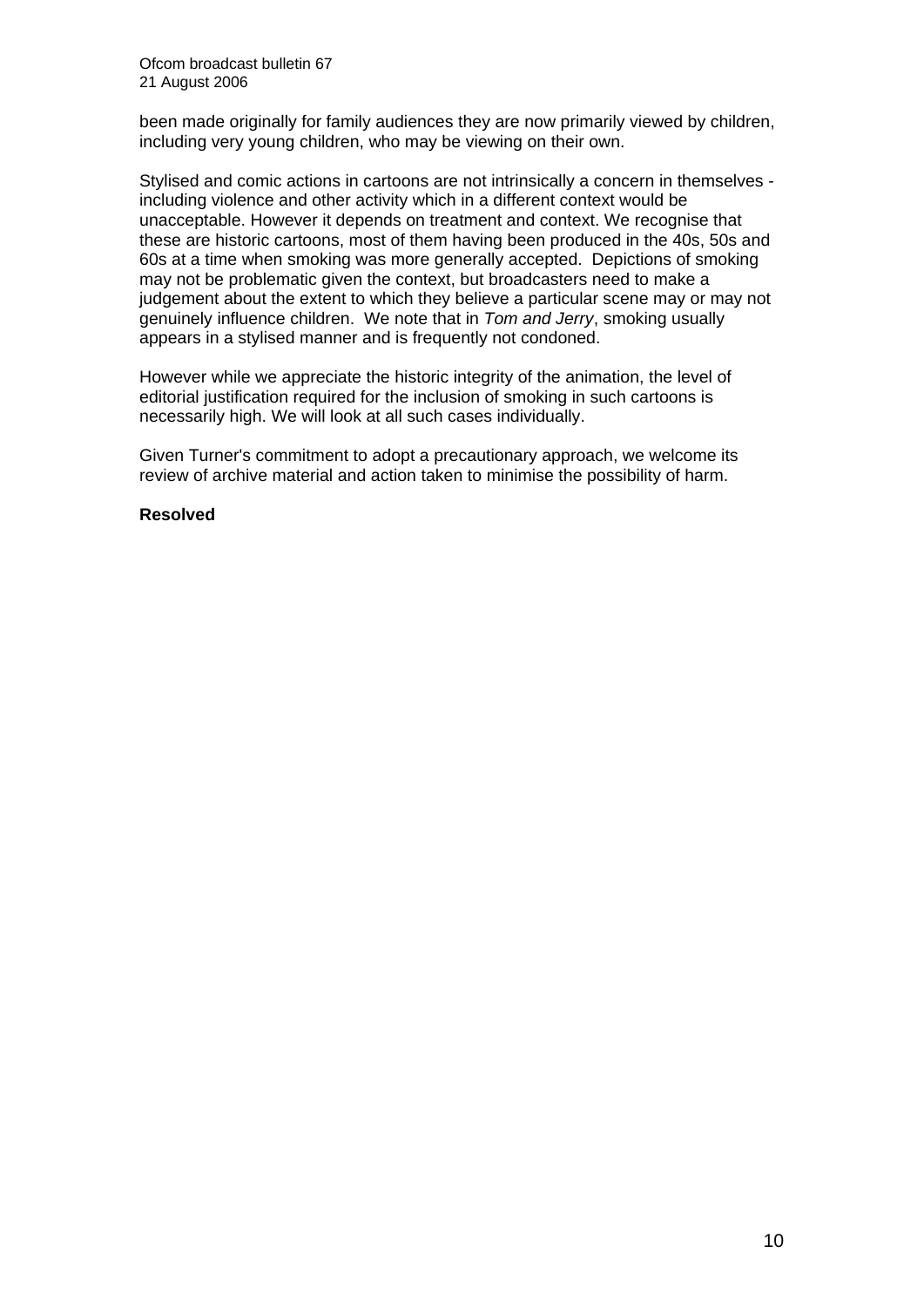# **Fairness and Privacy Cases**

# **Not Upheld**

#### **Complaint by Mr Kenneth Brown**

*Richard and Judy, Channel 4, 9 March 2006* 

**Summary:** Ofcom has not upheld this complaint of unfair treatment by Mr Kenneth Brown.

This edition of *Richard and Judy* included a light hearted report about bird droppings. The item reported that due to the roosting habits of half a million starlings, the town of Chard was left with an estimated 14 tons of bird droppings each night. Mr Brown took part in the programme and explained how the bird droppings were affecting his life.

Mr Brown complained that the programme had been unfair to him because: he had been given the impression the programme makers intended to carry out a serious interview - instead the programme made a "mock of things"; and, the programme did not include his comments relating to bird flu, despite assurances from the programme producer that these comments would be included.

Ofcom found as follows:

- a) Ofcom found no evidence that the programme makers attempted to mislead Mr Brown into believing that the report would be of an investigative or particularly "serious" nature. In Ofcom's view the programme was not presented in a mocking way. While the report was humorous and light hearted, the humour of the report did not come at the expense of Chard or its residents. Further, the overall tone of the programme was unlikely to have left viewers with an unfair impression of Mr Brown. In the circumstances, Ofcom found the programme did not result in unfairness to Mr Brown.
- b) Ofcom found no evidence that Mr Brown's participation had been secured by a guarantee that certain parts of his interview would be included in the programme. In the absence of such evidence, and based on the information available, Ofcom found that it was fair for the programme makers to use their editorial discretion when editing Mr Brown's contribution.

While Ofcom found that the programme makers did not treat Mr Brown unfairly, the circumstances of the complaint highlighted for Ofcom the need for programme makers to understand that many participants are unfamiliar with broadcasting and therefore may not share the assumptions about programme making which broadcasters regard as obvious. Programme makers should not assume participants will understand that their contribution will be subject to editing at the programme makers discretion, and that a significant proportion of their contribution may not be included in the final programme. In general, programme makers should endeavour to make these facts clear to participants.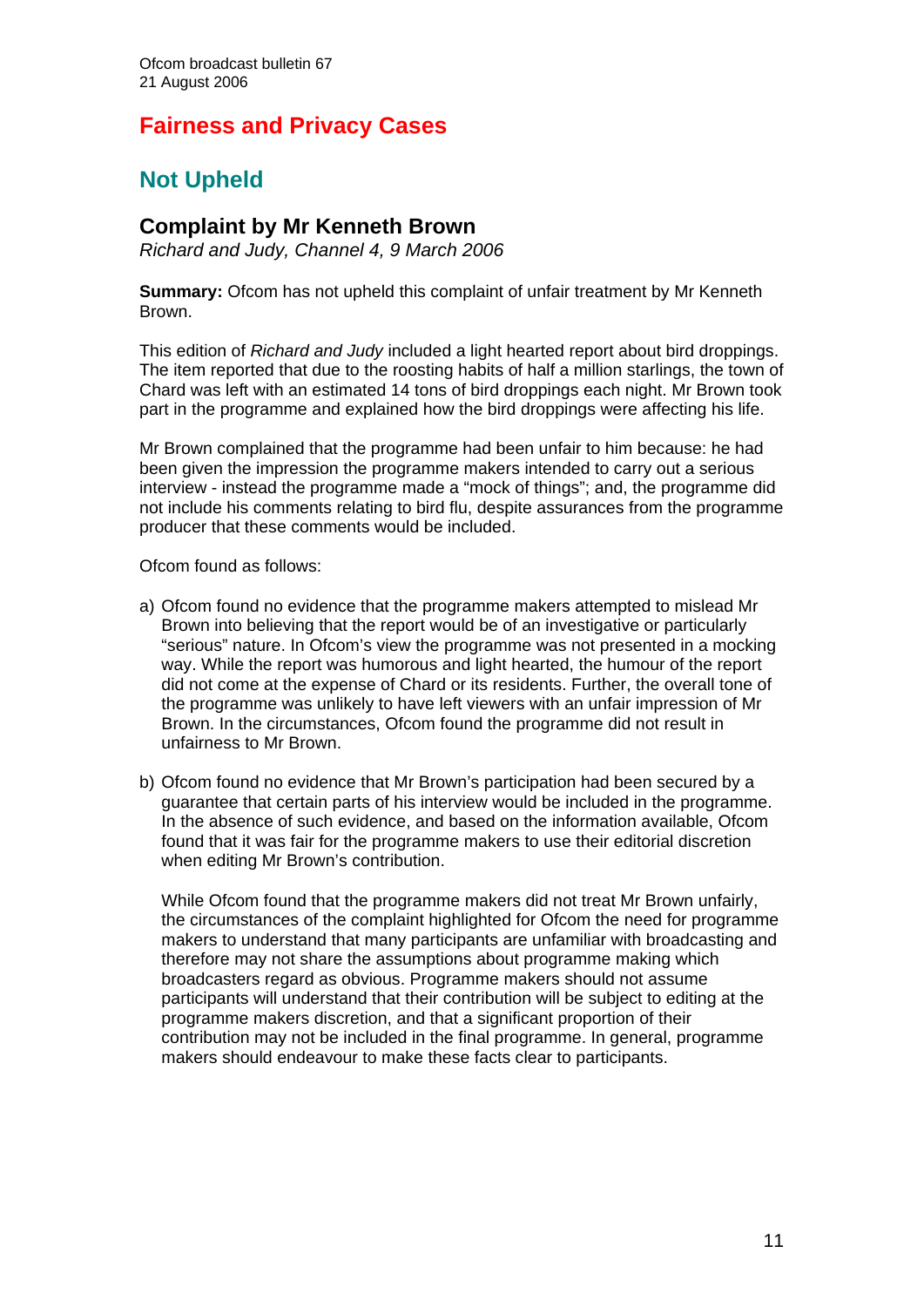#### **Introduction**

This episode of *Richard & Judy* included a light hearted item about the town of Chard, Somerset. The item revealed that Chard was experiencing a problem with bird droppings. According to the item half a million starlings roosted in Chard every night and left an estimated 14 tons of bird droppings every day. The item included interviews with a number of residents who spoke about how they dealt with the problem.

Mr Kenneth Brown, a resident of Chard, participated in the programme.

Mr Brown complained of unfair treatment in the programme as broadcast.

#### **The Complaint**

#### **Mr Brown's case**

In summary, Mr Brown complained that he was treated unfairly in the programme as broadcast in that:

- a) He was led to believe the programme makers planned to carry out a serious interview. Mr Brown said the programme "made a mock of things"; and
- b) The programme producer assured Mr Brown on several occasions that his comments relating to bird flu would be included in the programme. These comments were not included in the programme which was unfair.

#### **Channel 4's case**

In summary Channel 4 responded to the complaint as follows:

a) Channel 4 said the programme makers were first alerted to the story of Chard's bird droppings problem after seeing a humorous article in The Sun newspaper. The article included a photograph of Mr Brown and a quote from him about the problem. When contributors were approached for their participation in the programme, the programme makers explained that they envisaged the story would be a light hearted piece in a style similar to the newspaper article.

In response to Mr Brown's complaint that he had been led to believe the programme makers planned to carry out a serious interview, the broadcaster contended that there was a difference between interviewing a contributor seriously, and using the material in a serious context. In relation to the programme maker's treatment of Mr Brown, Channel 4 said that he had been interviewed seriously and treated courteously. As regards the overall tone of the programme, Channel 4 said that it would have been clear to Mr Brown throughout filming that the piece was to be gentle and humorous. Channel 4 said that Mr Brown was never led to believe that he was dealing with a current affairs or news programme.

b) Channel 4 said that at no time was it agreed with Mr Brown that he would have editorial control over his contribution. Mr Brown had been assured by the programme makers that he could talk about bird flu in his interview but no guarantees had been given that any of his comments would be used. Channel 4 said the programme makers' offer, to allow Mr Brown to talk about bird flu during his interview, was a standard reply to any attempt by a contributor to influence editorial control. Channel 4 said that Mr Brown's comments could not be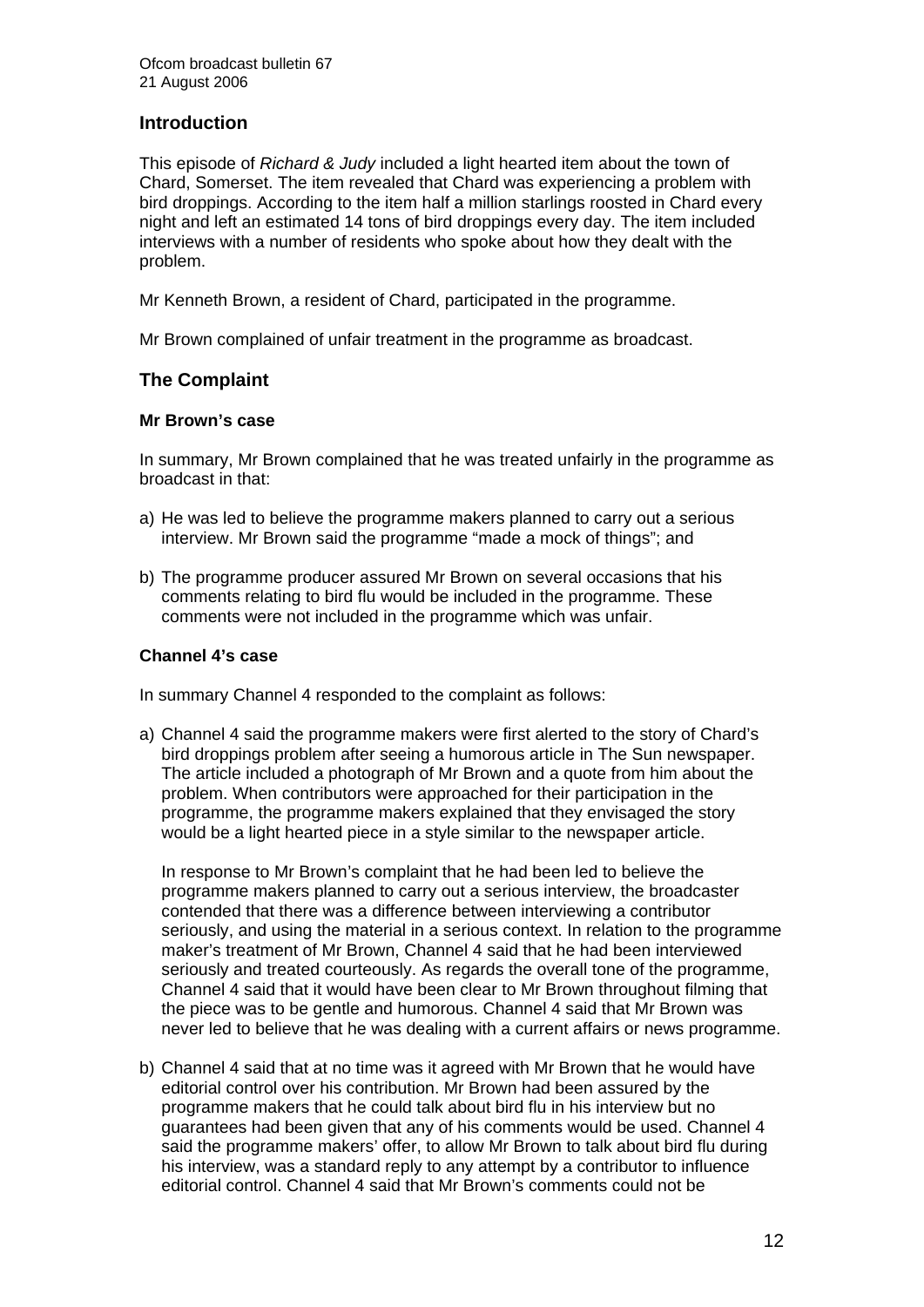broadcast for fairness and editorial reasons: because Mr Brown's public health concerns were unfounded the inclusion of his comments on bird flu could have opened him up to ridicule, and may have risked a breach of Ofcom's Code relating to Harm and Offence. Further, Channel 4 said that Mr Brown's comments on bird flu fell outside the main theme of the item.

#### **Decision**

Ofcom's statutory duties include the application, in the case of all television and radio services, of standards which provide adequate protection to members of the public and all other persons from unfair treatment in programmes and unwarrantable infringement of privacy in and in the making of programmes included in such services. Where there appears to have been unfairness in the making of the programme, this will only result in a finding of unfairness, if Ofcom finds that it has resulted in unfairness to the complainant in the programme as broadcast.

In carrying out its duties, Ofcom has regard to the need to secure that the application of these standards is in the manner that best guarantees an appropriate level of freedom of expression. Ofcom is also obliged to have regard, in all cases, to the principles under which regulatory activities should be transparent, accountable, proportionate and consistent and targeted only at cases in which action is needed.

a) Mr Brown complained that he was led to believe the programme makers planned to carry out a serious interview. Mr Brown said that the programme "made a mock of things". In reaching a decision about this complaint Ofcom had regard for both parties' written statements, a copy of the programme as broadcast, unedited recordings of Mr Brown's interview and the responsibility of all programme makers to be fair in their dealings with potential contributors. Ofcom was first required to establish whether Mr Brown had been adequately informed about the nature and likely content of the programme, and secondly whether the tone of the programme itself resulted in unfairness to Mr Brown.

In its consideration of the complaint, Ofcom noted that Mr Brown did not specify on what grounds he developed the understanding that the programme makers intended to carry out a "serious interview". However Ofcom sought to determine what information had been given to Mr Brown about the programme that may have led to this understanding. In addition, Ofcom wished to establish whether the information given to Mr Brown about the nature and likely content of the item had been misleading.

Channel 4 stated that when Mr Brown was asked to participate in the programme, the programme makers explained to him that they wished to do a piece similar to the newspaper article he took part in for The Sun. The title of this newspaper article was "Town's 14-ton of bird poo" and Mr Brown was quoted as saying "*My house is bombarded every day from a shower of droppings. It is awful – and I can't get rid of the pests*". Ofcom noted that Mr Brown's contribution to the newspaper article was similar to the one included in the *Richard and Judy Show*: in both reports Mr Brown spoke of how the constant bird droppings were affecting his life.

Ofcom also had regard for the unedited recording of Mr Brown's interview. During the interview, Mr Brown was asked to explain the problem of the bird droppings, his views on who he thought was responsible for the problem, and how he would like the problem to be resolved. Ofcom noted that at all times the reporter was polite and courteous to Mr Brown and his opinions. However it was clear to Ofcom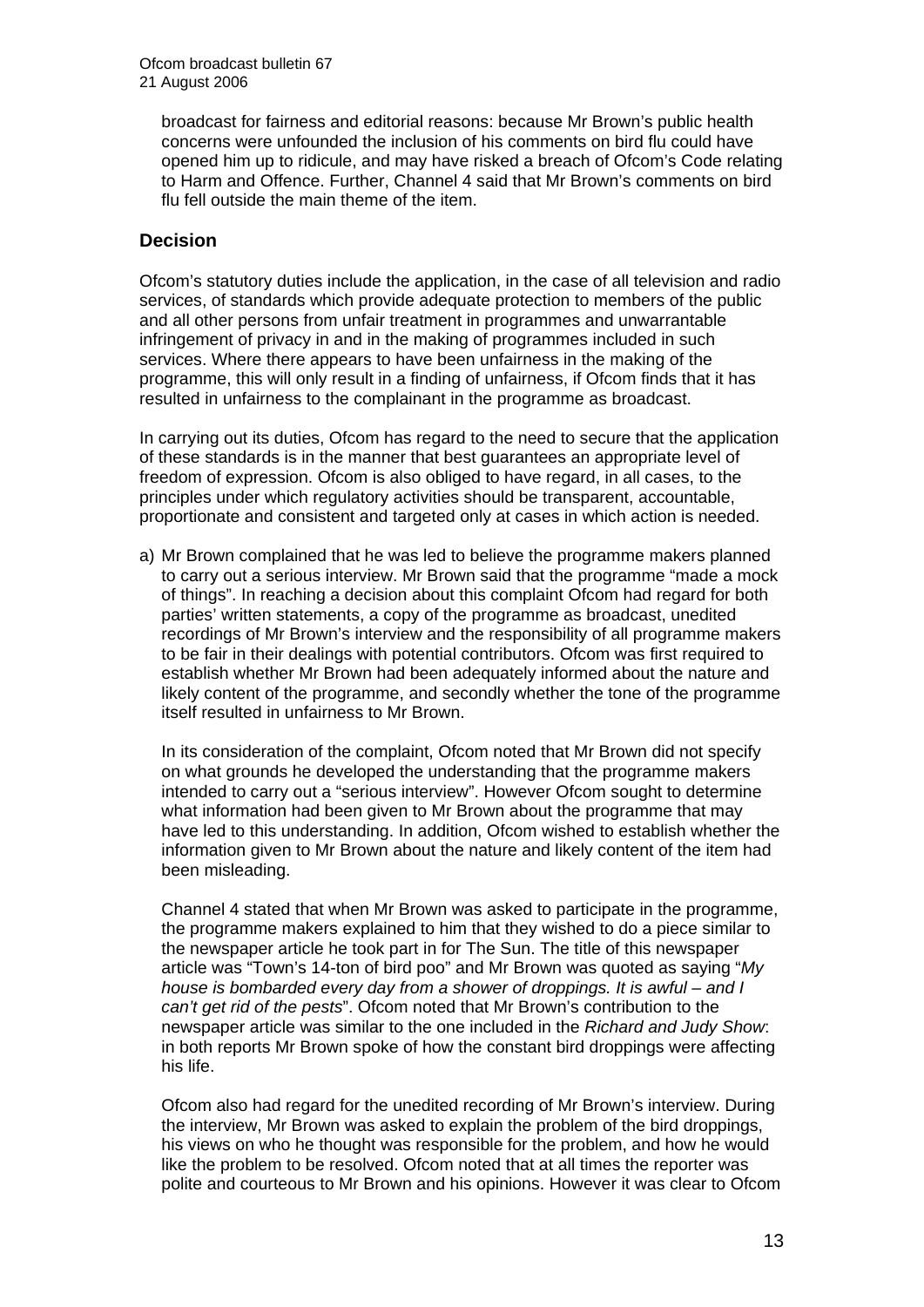that while the reporter conducted a respectful interview with Mr Brown, the subject matter dealt with in the interview, along with the interview style of the reporter – relaxed and animated – suggested that the overall report was not investigative.

From the information available, Ofcom found no evidence that the programme makers attempted to mislead Mr Brown into believing that the report would be of a particularly "serious" nature. In the absence of such evidence and taking into consideration that the item was prompted by The Sun newspaper report and would be broadcast on *Richard and Judy*, Ofcom was satisfied that Mr Brown had not been misled about the nature and likely content of the programme, or the fact that the report would be light hearted in tone.

Ofcom secondly assessed the tone of the programme in light of Mr Brown's complaint that the programme makers had "made a mock of things". Ofcom was required to determine whether the tone of the programme alone resulted in unfairness to Mr Brown. After viewing the programme, Ofcom concluded that the programme did not make "a mock of things" in relation to its presentation of either the town or Mr Brown. In reaching this decision Ofcom noted that while the report was humorous and light hearted, the humour clearly came from the antics of the reporter and the unusual circumstances caused by the arrival of half a million birds. At no point did it appear to Ofcom that the humour of the report came at the expense of Chard or its residents. In addition, as noted above, Ofcom found that the manner in which Mr Brown had been interviewed had been courteous and respectful. In relation to Mr Brown's contribution to the programme as broadcast, Ofcom noted that it was limited to the following exchange:

Mr Brown: Bird poo

- Reporter: It's happened here in Chard, Somerset, where thousands of starlings have descended to poo on the public. John you're one of the residents here at number 38, when did this problem first start?
- Mr Brown: It must be getting on for two months.
- Reporter: And you washed this car only yesterday is that correct?
- Mr Brown: Yeah. But you're forever washing the vehicles. You're washing the drive down. They poo up to 50 times a day.

 In Ofcom's opinion the comments by Mr Brown which were included in the programme were straightforward. Ofcom concluded that the programme as broadcast was not presented in a mocking way, and the overall tone of the programme was unlikely to have left viewers with an unfair impression of Mr Brown. Ofcom found no unfairness to Mr Brown in this respect.

b) Mr Brown complained that the programme as broadcast did not contain his comments relating to bird flu despite being assured on several occasions by a programme producer that these comments would be included.

 Guarantees given to contributors relating to the content of a programme should normally be honoured, if to do otherwise would result in unfairness. Ofcom was required to establish whether the programme makers failed to honour a guarantee given to Mr Brown regarding the inclusion of his comments relating to bird flu, and also whether the omission of Mr Brown's comments itself resulted in unfairness to Mr Brown.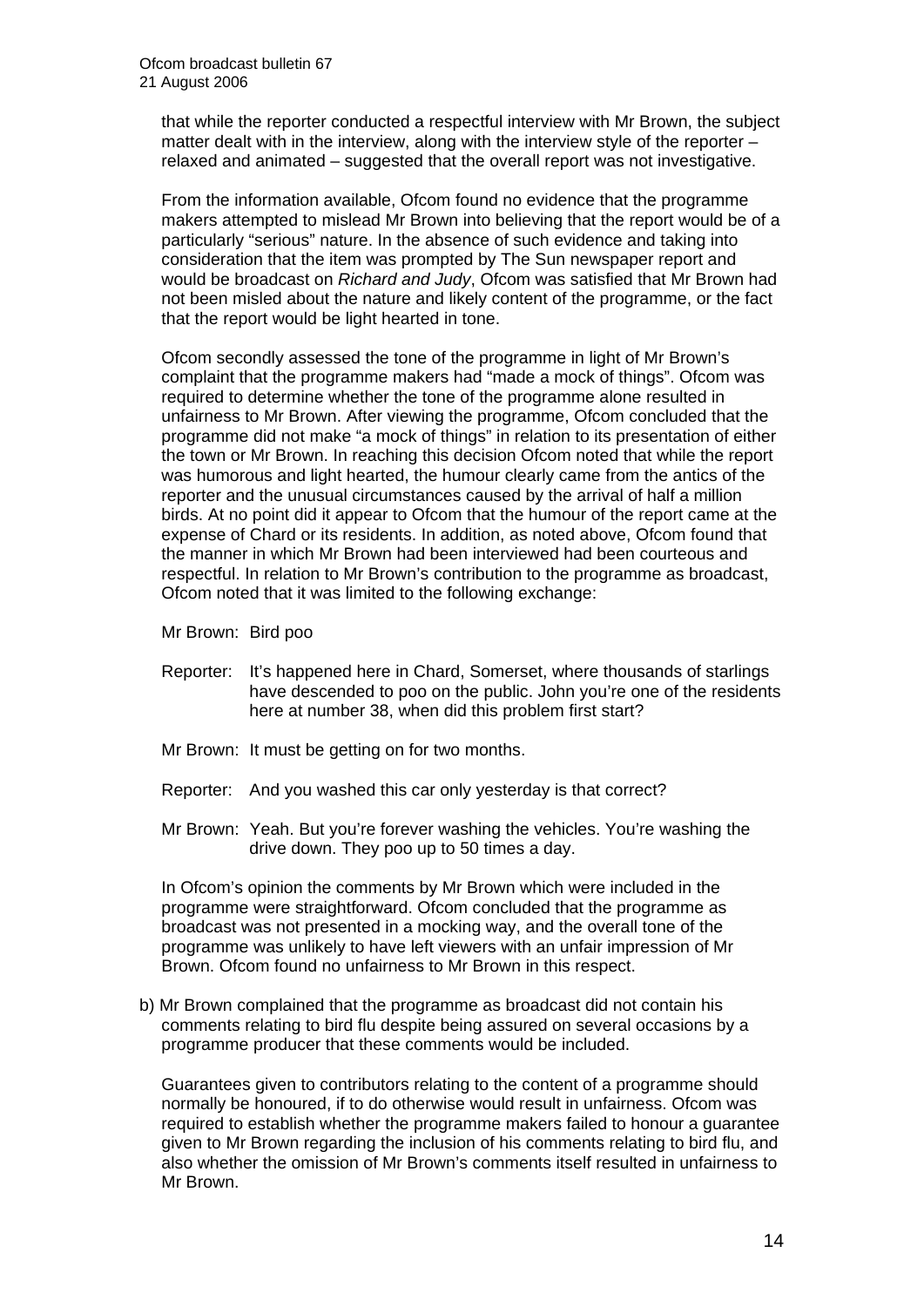In reaching a decision Ofcom had regard for both parties' written statements and an unedited recording of Mr Brown's interview. In his written submission to Ofcom, Mr Brown said an agreement was made with the programme maker that his comments relating to bird flu would be included in the programme:

*"At the end of the days filming the producer came back to me to sign the release form and again I said to him…will my piece on bird flu and all that be shown, the producer said 'yes'. I said 'if not I will not sign'. The producer put out his hand (we shook hands) and said 'You have my word, I guarantee you, it's down to me what gets shown'. So I signed."* 

 In its written submission to Ofcom, Channel 4 said that Mr Brown informed them of his desire to have his comments relating to bird flu included in the programme. Channel 4 said the producer aimed to "placate" Mr Brown by allowing him to talk of his concerns about bird flu, but that the producer at no time guaranteed any of his comments would be used. Channel 4 said the following conversation took place after Mr Brown's interview:

*"The producer shook hands with Mr Brown with a thank you and Mr Brown asked him whether he had got what he wanted. He then said 'are you going to put the bird flu bit in?' and the producer responded 'we'll do our best'*."

 Ofcom is not a fact finding tribunal and was unable to determine what transpired between the producer and Mr Brown after the recording of the interview. The specifics of this conversation were not captured during Mr Brown's interview. However after considering both parties' submissions it was clear to Ofcom that Mr Brown believed he had secured a guarantee from the programme makers about the content of the programme, and equally the programme maker understood that no such guarantee had been made.

From the information presented to Ofcom, there was no persuasive evidence that Mr Brown's participation had been secured by a guarantee that certain parts of his interview would be included in the programme as broadcast. In the absence of such evidence, and based on the information available, including a signed release form from Mr Brown – allowing the programme makers to transmit his contribution in any format - Ofcom found that it was fair for the programme makers to use their editorial discretion when editing Mr Brown's contribution. Ofcom concluded that in the absence of evidence of a guarantee relating to the content of the programme, the programme makers decision not to include Mr Brown's comments relating to bird flu, did not result in unfairness to the complainant. Ofcom has not upheld this part of Mr Brown's complaint.

While Ofcom found that the programme makers did not treat Mr Brown unfairly, the circumstances of the complaint highlighted for Ofcom the need for programme makers to understand that many participants are unfamiliar with broadcasting. Therefore participants may not share the assumptions about programme making which broadcasters regard as obvious. Programme makers should not assume participants will understand that their contribution will be subject to editing at the programme makers discretion, and that a significant proportion of their contribution may not be included in the final programme. In general, programme makers should endeavour to make these facts clear to participants.

#### **Ofcom has not upheld Mr Brown's complaint of unfair treatment.**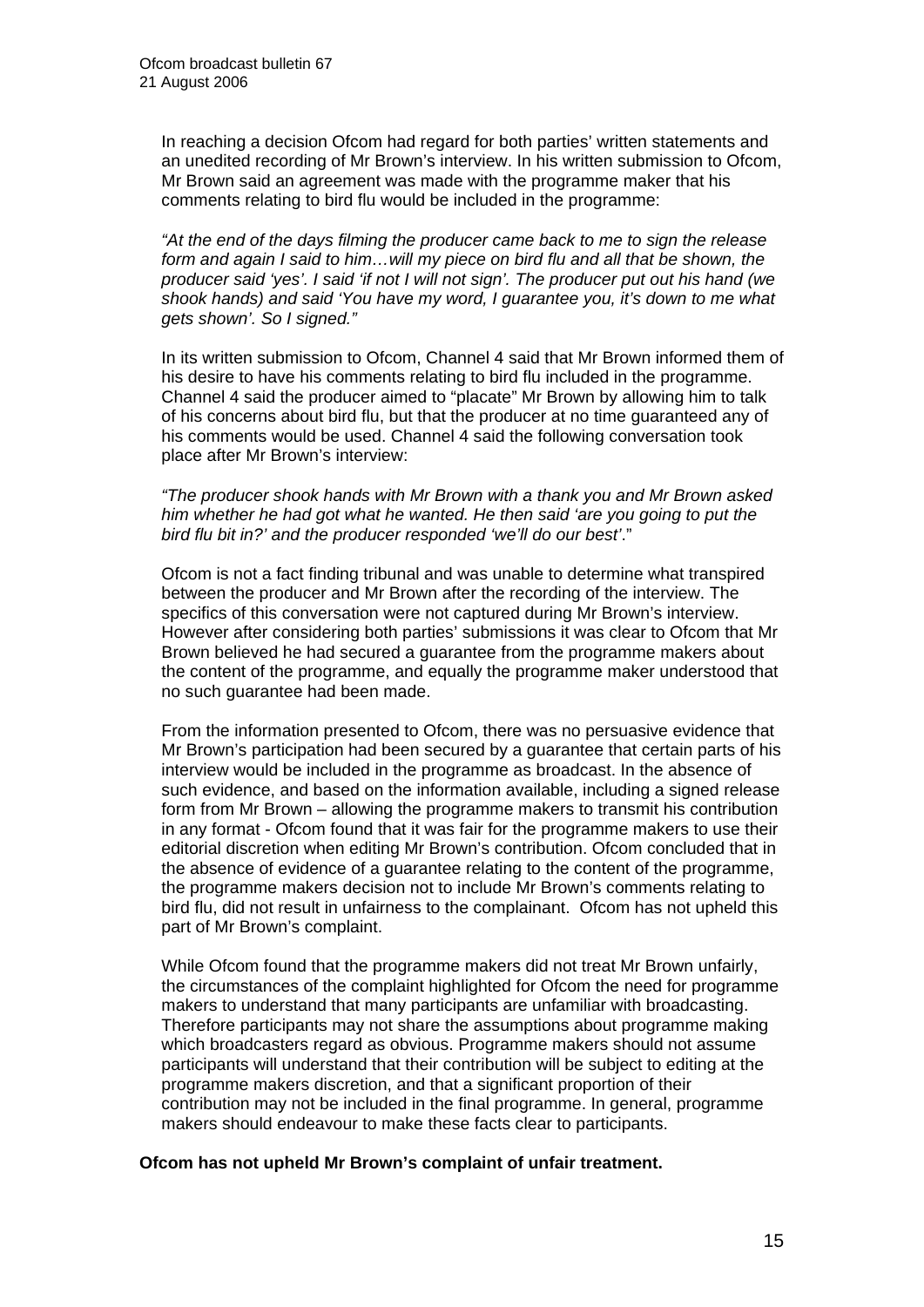### **Complaint by Mrs Marina Singleton**

*More4 News, More4, 7 March 2006* 

**Summary:** Ofcom has not upheld this complaint of unfair treatment by Mrs Marina Singleton.

This news item reported on the government's attempts to reduce the National Health Service's (NHS) spending, and how these cut-backs were affecting patient care. Mrs Singleton was interviewed for the programme and explained that her son recently had an important outpatient appointment delayed by five months.

Mrs Singleton complained that the programme had been unfair in that: the programme did not include any details about her son's long delay for a new wheelchair - despite the fact that she believed this was the purpose of the interview; and, the programme makers unfairly edited her interview to give the impression that she had made a complaint about having a hospital appointment cancelled.

Ofcom found as follows:

- a) Ofcom found that Mrs Singleton willingly gave an interview about a number of issues concerning her son's health care. Ofcom concluded that in the absence of a guarantee relating to the content of the programme, the programme makers decision not to include the portion of the Mrs Singleton's interview, relating to her son's wait for a new wheelchair, did not result in unfairness to Mrs Singleton.
- b) The editing of Mrs Singleton's interview was fair. Mrs Singleton's views, as they appeared in the programme as broadcast, accurately reflected those of the unedited interview recordings. In addition, the programme makers did not remove any footage which would have materially affected the viewers' opinion of Mrs Singleton in an unfair way.

It was clear to Ofcom that Mrs Singleton did not appear to understand that only a very small portion of her interview could and would appear in the programme as broadcast. Ofcom did not believe the programme maker sought to mislead Mrs Singleton about this fact. However the complaint emphasised that programme makers should not assume participants, particularly those in traumatic or stressful situations, will understand that their contribution will be subject to editing at the programme makers discretion, and that a significant proportion of their contribution may not be included in the final programme. In general, programme makers should endeavour to make these facts clear to participants.

#### **Introduction**

This edition of the *More4 News* included an item about the government's attempts to reduce the National Health Service's (NHS) spending, following reports that the NHS was almost £800 million over budget. The item focussed on the effects of the government's attempts to reduce costs.

Mrs Marina Singleton and her son Mr Tim Singleton participated in the item. The item reported that Tim Singleton has muscular dystrophy and recently had an important outpatient appointment cancelled. During an interview, Mrs Singleton explained that Tim's appointment with a cardiologist had been rescheduled from January 2006 to May 2006 and as a result a blood test had been delayed. Mrs Singleton said that the delay had not affected Tim's health this time, but was concerned that if there had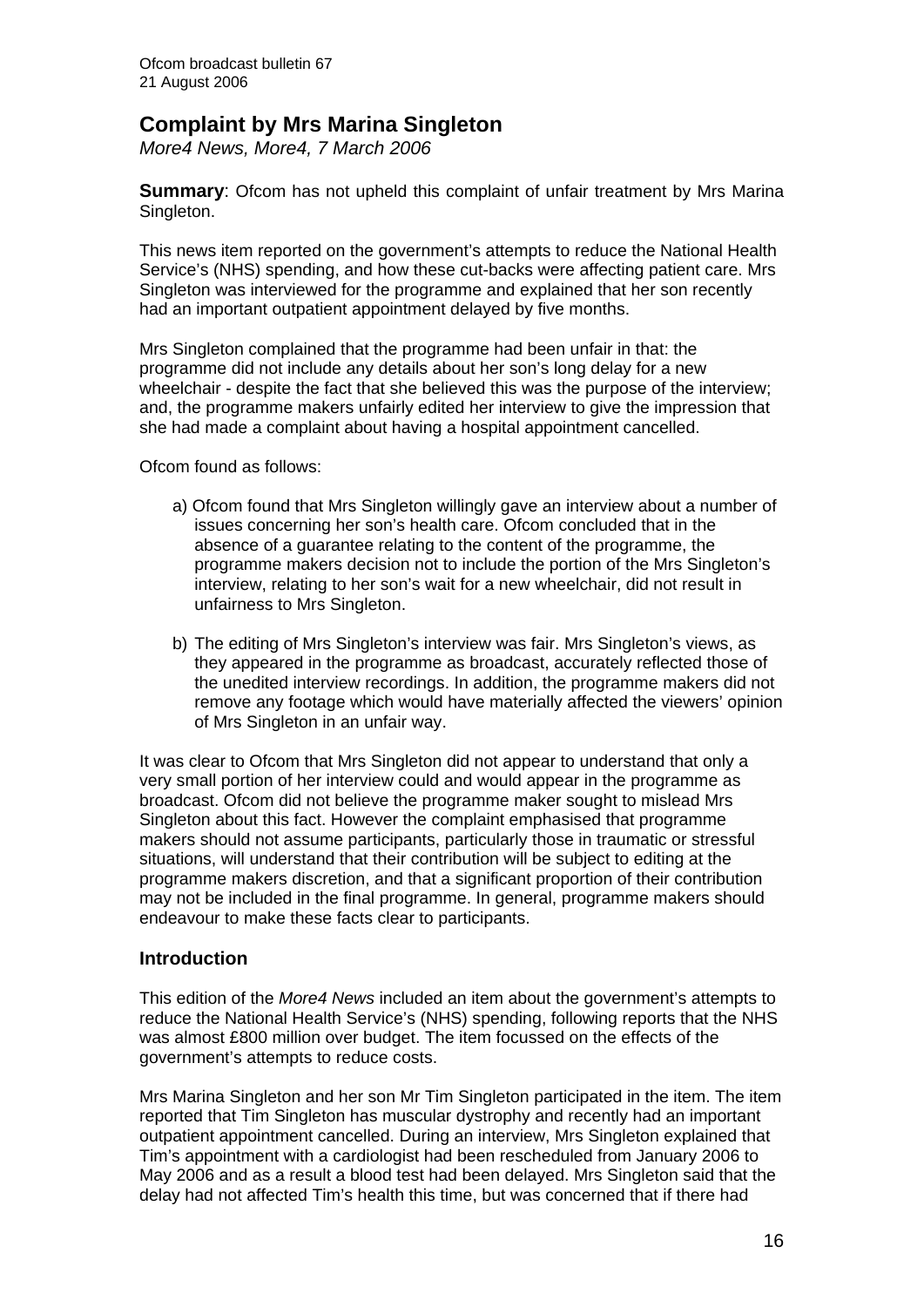been a health problem it would have been missed as a result of the rescheduled appointment.

Mrs Singleton complained of unfair treatment in the programme as broadcast.

#### **The Complaint**

#### **Mrs Singleton's case**

In summary, Mrs Singleton complained of unfair treatment in the programme as broadcast in that:

- a) She had been told that the interview was for a story about the family's long wait for a new essential wheelchair for Tim. The programme did not include any information about Tim's wait for a new wheelchair.
- b) The programme had been edited to give the impression that she had made a complaint about having a hospital appointment cancelled.

#### **Channel 4's case**

In summary Channel 4 responded to the complaint as follows:

- a) Channel 4 said that the reporter told Mrs Singleton he was putting together a report about financial pressures within the NHS affecting patients and patient care and asked if he could interview her. The reporter told Mrs Singleton that he had seen her and Tim's story in the local newspaper. Channel 4 said there was no agreement or understanding that the report would only refer to the wheelchair issue or that the report would feature the wheelchair issue at all.
- b) Channel 4 said the issue of Tim's cancelled appointment had been raised by Mrs Singleton on the day of the interview. During a pre-interview discussion with the reporter Mrs Singleton had showed the reporter a copy of the letter cancelling Tim's appointment. Following this, Mrs Singleton willingly agreed to be interviewed about the two topics of Tim's wheelchair delay, and the cancelled appointment.

During the interview Mrs Singleton spoke at length about the wheelchair delay and the cancelled appointment. In support of this Channel 4 provided Ofcom with unedited recordings of Mrs Singleton's interview. Channel 4 said that Mrs Singleton was completely happy and raised no objections about any areas of questioning and as far as the reporter was concerned, Mrs Singleton was happy for any part of her interview to be broadcast.

In response to Mrs Singleton's complaint regarding the editing of the programme, Channel 4 said there was no time in the report to use both the wheelchair and the appointment issue and an editorial decision was made. The issue of the cancelled appointment was selected as it connected significantly with the programme report and was more up-to-date.

Channel 4 said that the programme did not specifically say that Mrs Singleton had made a formal complaint to the hospital, but does reflect the fact that Mrs Singleton was unhappy with what happened concerning the cancelled appointment. Channel 4 believed the report was a fair reflection of what Mrs Singleton said during her interview.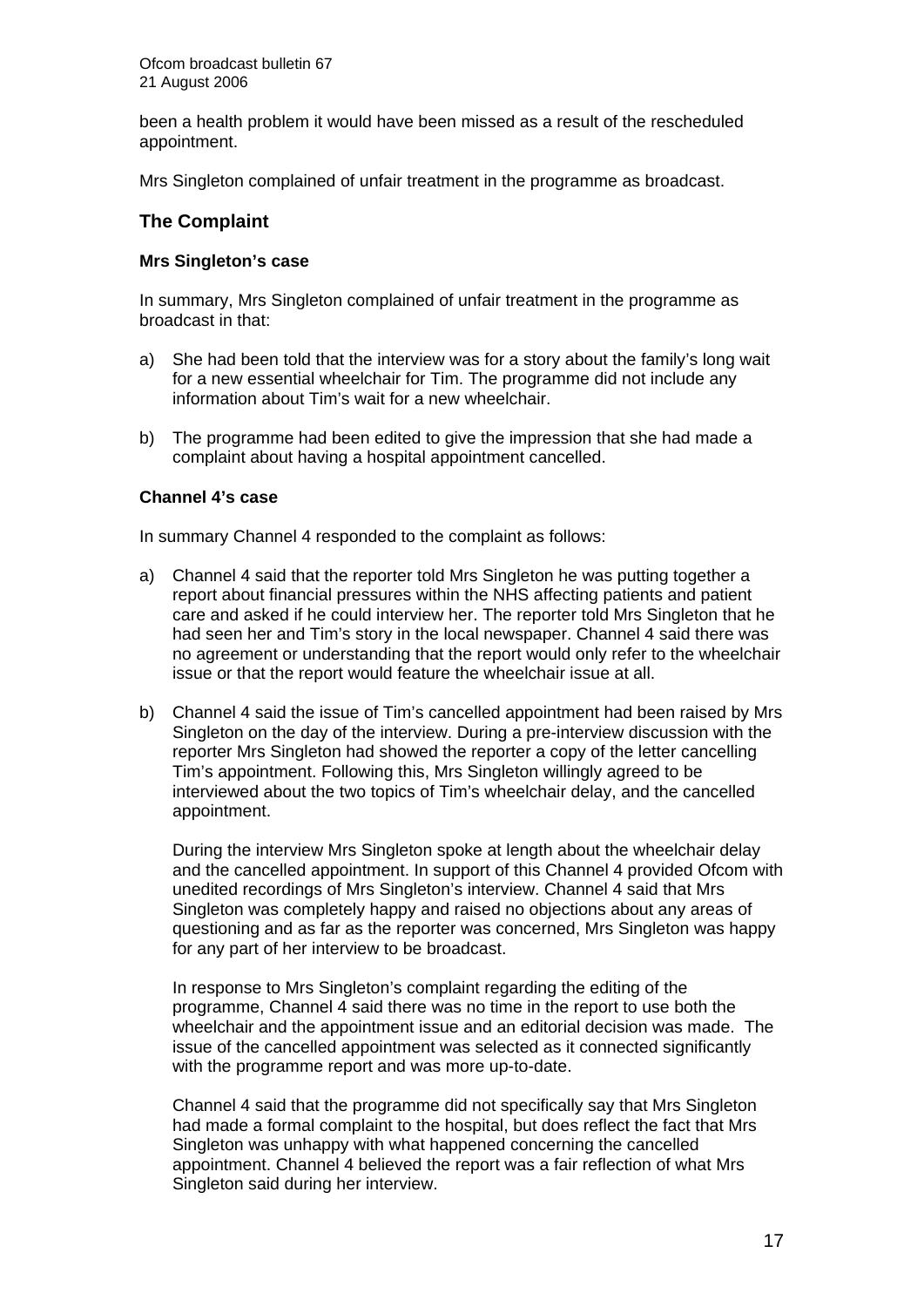Channel 4 said they were obviously disappointed that Mrs Singleton felt unhappy with the report and this was regretted. However Channel 4 believed the programme makers were fair in their dealings with Mrs Singleton.

#### **Decision**

Ofcom's statutory duties include the application, in the case of all television and radio services, of standards which provide adequate protection to members of the public and all other persons from unfair treatment in programmes and unwarrantable infringement of privacy in and in the making of programmes included in such services. Where there appears to have been unfairness in the making of the programme, this will only result in a finding of unfairness, if Ofcom finds that it has resulted in unfairness to the complainant in the programme as broadcast.

In carrying out its duties, Ofcom has regard to the need to secure that the application of these standards is in the manner that best guarantees an appropriate level of freedom of expression. Ofcom is also obliged to have regard, in all cases, to the principles under which regulatory activities should be transparent, accountable, proportionate and consistent and targeted only at cases in which action is needed.

In relation to the specific heads of complaint Ofcom found as follows:

a) Mrs Singleton complained that the programme did not contain any information about her son's wait for a new wheelchair despite being told that this would be the topic of the interview.

In reaching its decision about this complaint Ofcom had regard for both party's written submissions, an unedited recording of Mrs Singleton's interview, and the responsibilities of all programme makers to be fair in their dealings with potential contributors. These responsibilities include ensuring that guarantees given to contributors whether as to content, confidentiality or anonymity are honoured, and the need for programme makers to be straightforward in their dealings with potential participants.

 Ofcom was required to determine, whether the programme makers had broken a guarantee given to Mrs Singleton that the programme would include her son's wheelchair story, and if such a guarantee had been broken whether it resulted in unfairness.

 It is agreed by both parties that Mrs Singleton was originally approached to participate in the programme after the reporter saw a newspaper article about Tim Singleton's wait for a new wheelchair. Ofcom was satisfied that both the programme makers and Mrs Singleton expectation at this time was that the interview would be about the wheelchair issue.

 After viewing the unedited interview recordings Ofcom noted that Mrs Singleton had also agreed to be interviewed about other concerns she had about Tim's health care. In particular, the majority of Mrs Singleton's interview related to Tim's cancelled cardiologist appointment. Throughout the interview, Mrs Singleton appeared at ease and Ofcom saw no indication that she was displeased with either the direction of the interview, or any line of questioning.

Of the information provided by both parties, Ofcom was not presented with any evidence that Mrs Singleton's participation had been secured by a guarantee that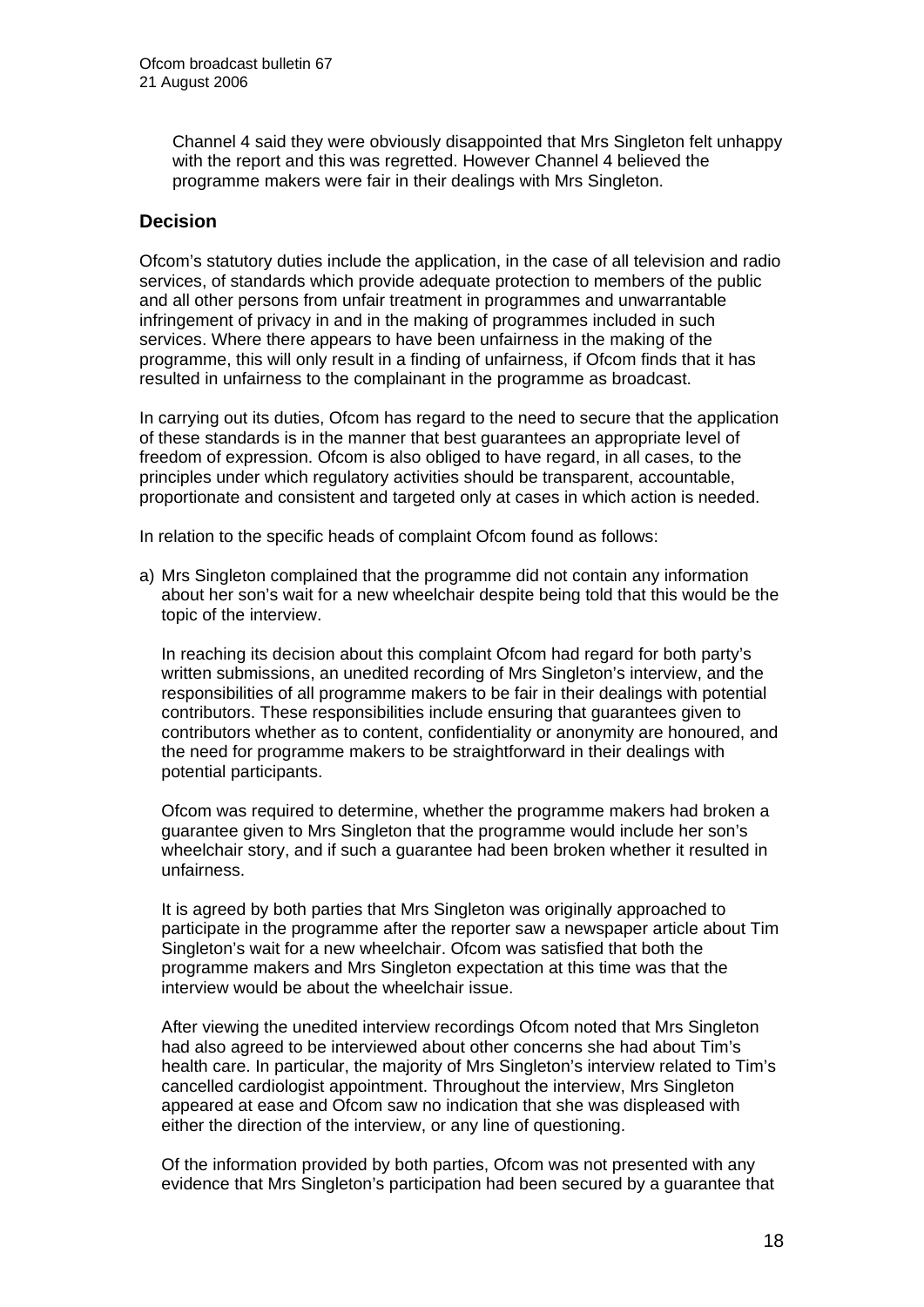certain parts of her interview would be included in the programme as broadcast. In the absence of such evidence, and based on the information available from the unedited interview recording, it is Ofcom's view that it was reasonable for the programme makers to understand that Mrs Singleton was happy for any portion of her interview to be used. Ofcom concluded that in the absence of evidence of a guarantee relating to the content of the programme, the programme makers decision not to include the portion of Mrs Singleton's interview, relating to her son's wait for a new wheelchair did not result in unfairness to Mrs Singleton. Ofcom has not upheld this part of Mrs Singleton's complaint.

b) Mrs Singleton complained that the programme had been edited to give the impression that she made a complaint about having a hospital appointment cancelled.

After viewing the unedited footage of the interviews, Ofcom observed that only a relatively small portion of the footage was used in the final programme. However it should be noted that a programme will not result in unfairness simply because all of the views expressed by a contributor are not presented in full. In cases such as these, Ofcom is firstly required to determine whether the portion of the contribution that was included in the programme was presented fairly, and secondly whether the programme makers disregarded or omitted material facts in a way that resulted in unfairness to an individual or organisation.

Ofcom considered that the views of Mrs Singleton as they appeared in the programme accurately reflected those of the unedited footage. In relation to those parts of Mrs Singleton's interview not included in the programme, Ofcom found that the programme makers did not remove any footage which would have materially affected viewers' opinion of Mrs Singleton in an unfair way. The programme accurately reported that Mrs Singleton had received a letter, cancelling an important cardiologist appointment, and this had caused her concern. In Ofcom's view this was a fair representation as the issue of the delayed appointment had been of such concern to Mrs Singleton that she informed the reporter of the issue and agreed to be interviewed about it. Although Mrs Singleton was portrayed as being concerned about the delayed cardiologist appointment, Ofcom did not agree with Mrs Singleton that the programme gave the impression she had made a complaint against the hospital for cancelling the appointment. Ofcom considered that viewers were likely to have understood Mrs Singleton had been asked to participate in the programme as her experience provided an example of how budget restrains were affecting patients' clinical care. In light of these considerations Ofcom concluded that the editing of Mrs Singleton's interview was fair.

While Ofcom found that the programme makers did not treat Mrs Singleton unfairly, the circumstances of the complaint highlighted for Ofcom the need for programme makers to understand that many participants are unfamiliar with broadcasting and therefore may not share the assumptions about programme making which broadcasters regard as obvious. It was clear to Ofcom from Mrs Singleton's complaint that she did not appear to understand that only a very small portion of her interview could and would appear in the programme as broadcast. Ofcom did not believe the programme maker sought to mislead Mrs Singleton about this fact. However the complaint emphasised the point that programme makers should not assume participants, particularly those in traumatic or stressful situations, will understand that their contribution will be subject to editing at the programme makers discretion, and that a significant proportion of their contribution may not be included in the final programme. Ofcom acknowledged that news reporting posed particular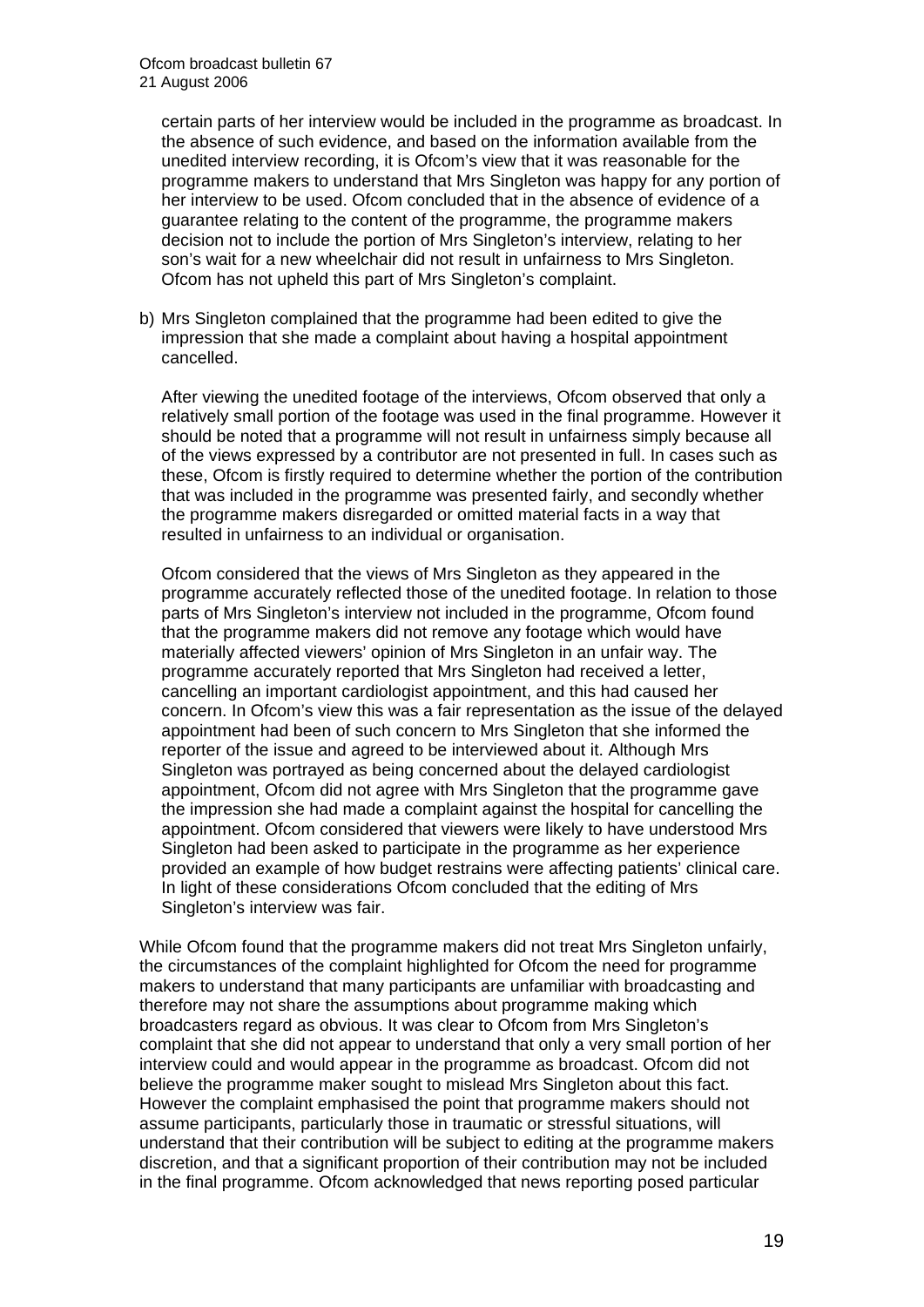challenges, however, in general, programme makers should as far as possible endeavour to make these facts clear to participants.

#### **Ofcom has not upheld Mrs Singleton's complaint of unfair treatment.**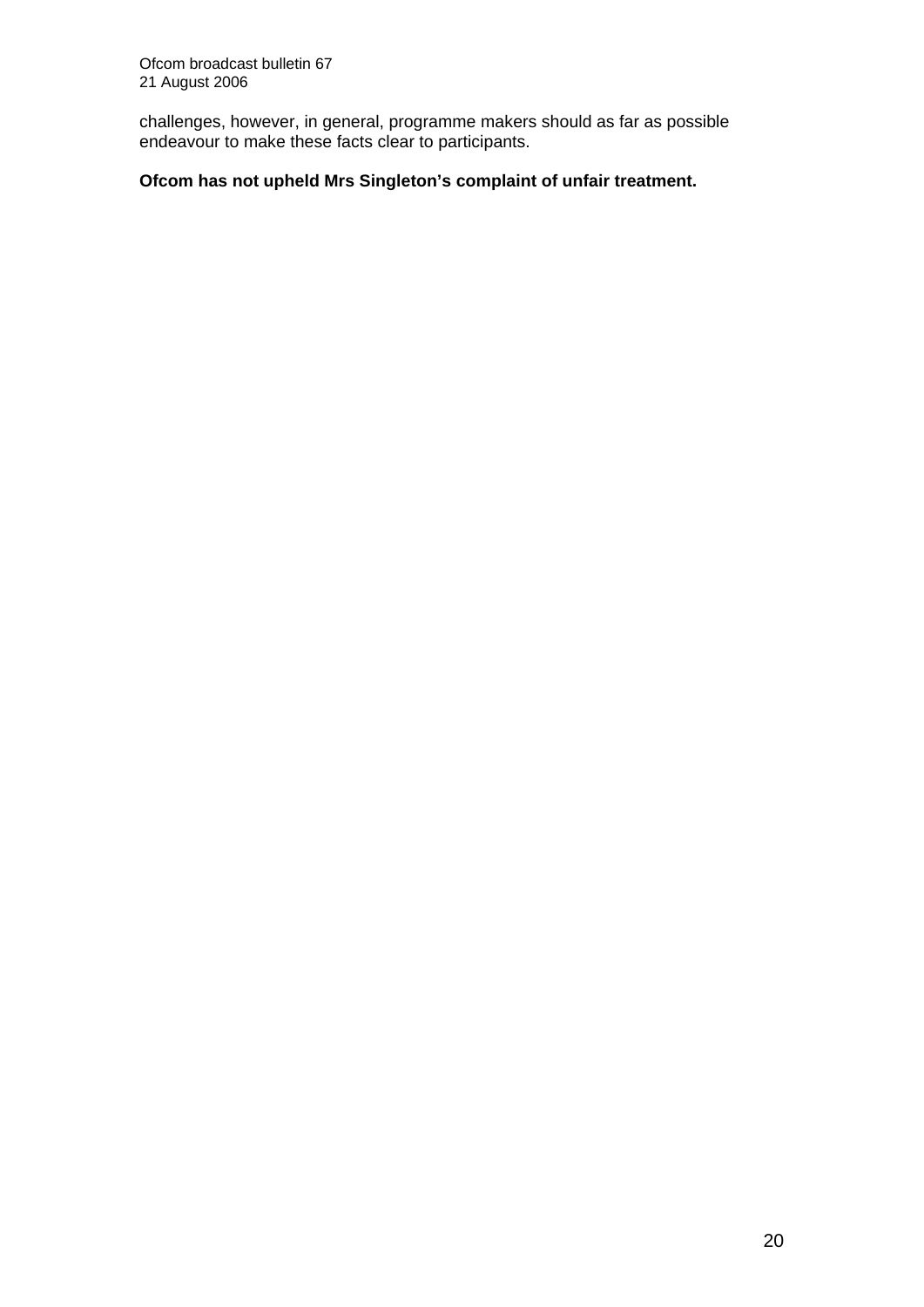# **Other programmes not in breach/out of remit**

# **19 July 2006 – 1 August 2006**

| Programme                     | <b>Trans Date</b>        | <b>Channel</b>      | <b>Category</b>                     | <b>No</b>           |
|-------------------------------|--------------------------|---------------------|-------------------------------------|---------------------|
|                               |                          |                     |                                     |                     |
|                               |                          |                     |                                     |                     |
| 8 Out of 10 Cats              | 20/07/2006<br>07/07/2006 | Channel 4           | Offensive language                  | 1<br>1              |
| Alex Dyke Show                |                          | Isle of Wight Radio | Offensive language                  |                     |
| <b>Bad Girls</b>              | 20/07/2006               | ITV1                | <b>Religious Offence</b>            | 3<br>$\overline{2}$ |
| <b>Bad Lads Army</b>          | 11/07/2006               | ITV1                | Animal welfare                      |                     |
| <b>BBC News</b>               | 07/07/2006               | BBC1                | <b>Generally Accepted Standards</b> | 1                   |
| <b>BBC News 24</b>            | 14/06/2006               | <b>BBC News 24</b>  | Due Impartiality/Bias               | 1                   |
| <b>BBC Radio 4 News</b>       | 23/06/2006               | <b>BBC Radio 4</b>  | <b>Generally Accepted Standards</b> | 1                   |
| <b>Beat the Boss</b>          | 24/05/2006               | BBC1                | <b>Generally Accepted Standards</b> | $\overline{1}$      |
| <b>Best Ever Muppet</b>       |                          |                     |                                     |                     |
| Moments                       | 11/03/2006               | ITV <sub>1</sub>    | Undue prominence                    | 1                   |
| <b>Big Brother</b>            | 18/05/2006               | Channel 4           | Dangerous behaviour                 | 1                   |
| <b>Big Brother 7</b>          | 21/05/2006               | E <sub>4</sub>      | Offensive language                  | 1                   |
| <b>Big Brother 7</b>          | 22/05/2006               | Channel 4           | Sex/Nudity                          | $\overline{2}$      |
| <b>Big Brother 7</b>          | 04/06/2006               | Channel 4           | <b>Generally Accepted Standards</b> | 3                   |
| <b>Big Brother 7</b>          | 06/06/2006               | Channel 4           | <b>Generally Accepted Standards</b> | $\overline{2}$      |
| <b>Big Brother 7</b>          | 05/06/2006               | Channel 4           | <b>Generally Accepted Standards</b> | $\overline{2}$      |
| <b>Big Brother 7</b>          | 02/06/2006               | Channel 4           | <b>Generally Accepted Standards</b> | 1                   |
| <b>Big Brother 7</b>          | 16/06/2006               | Channel 4           | <b>Generally Accepted Standards</b> | 1                   |
| <b>Big Brother 7</b>          | 30/06/2006               | Channel 4           | Flashing images                     | 1                   |
| <b>Big Brother 7</b>          | 14/07/2006               | Channel 4           | <b>Generally Accepted Standards</b> | 1                   |
| <b>Big Brother 7</b>          | 15/07/2006               | Channel 4           | <b>Generally Accepted Standards</b> | 3                   |
| <b>Big Brother 7</b>          | 16/07/2006               | Channel 4           | <b>Generally Accepted Standards</b> | 1                   |
| <b>Big Brother 7</b>          | 20/07/2006               | Channel 4           | <b>Generally Accepted Standards</b> | 1                   |
| <b>Big Brother 7</b>          | 24/07/2006               | Channel 4           | Due Impartiality/Bias               | 1                   |
| <b>Big Brother 7</b>          | 14/06/2006               | Channel 4           | Offensive language                  | 1                   |
| Big Brother's Big             |                          |                     |                                     |                     |
| Mouth                         | 04/07/2006               | E4                  | <b>Generally Accepted Standards</b> | 1                   |
| <b>Big Brother's Big</b>      |                          |                     |                                     |                     |
| Mouth                         | 05/07/2006               | E4                  | <b>Generally Accepted Standards</b> | 1                   |
| <b>Big Brother's Big</b>      |                          |                     |                                     |                     |
| Mouth                         | 12/07/2006               | E4                  | <b>Generally Accepted Standards</b> | 1                   |
| <b>Big Brother's Big</b>      |                          |                     |                                     |                     |
| Mouth                         | 14/07/2006               | E4                  | <b>Generally Accepted Standards</b> | 1                   |
| <b>Big Brother's Big</b>      |                          |                     |                                     |                     |
| Mouth                         | 15/07/2006               | Channel 4           | Crime payment                       | 1                   |
| <b>Big Brother's Big</b>      |                          |                     |                                     | 1                   |
| Mouth<br>Big Brother's Big    | 19/07/2006               | Channel 4           | Sex/Nudity                          |                     |
| Mouth                         | 21/07/2006               | E4                  | <b>Generally Accepted Standards</b> | 1                   |
| <b>Big Brother's Little</b>   |                          |                     |                                     |                     |
| <b>Brother</b>                | 28/05/2006               | Channel 4           | U18s in Programmes                  | 1                   |
| <b>Big Brother's Little</b>   |                          |                     |                                     |                     |
| <b>Brother</b>                | 15/07/2006               | Channel 4           | <b>Generally Accepted Standards</b> | 1                   |
| <b>Bigger Breakfast</b>       | 05/06/2006               | City Beat 96.7      | <b>Generally Accepted Standards</b> | 1                   |
| <b>Billy Connolly's World</b> | 21/07/2006               | BBC <sub>2</sub>    | <b>Religious Offence</b>            | 1                   |
|                               |                          |                     |                                     |                     |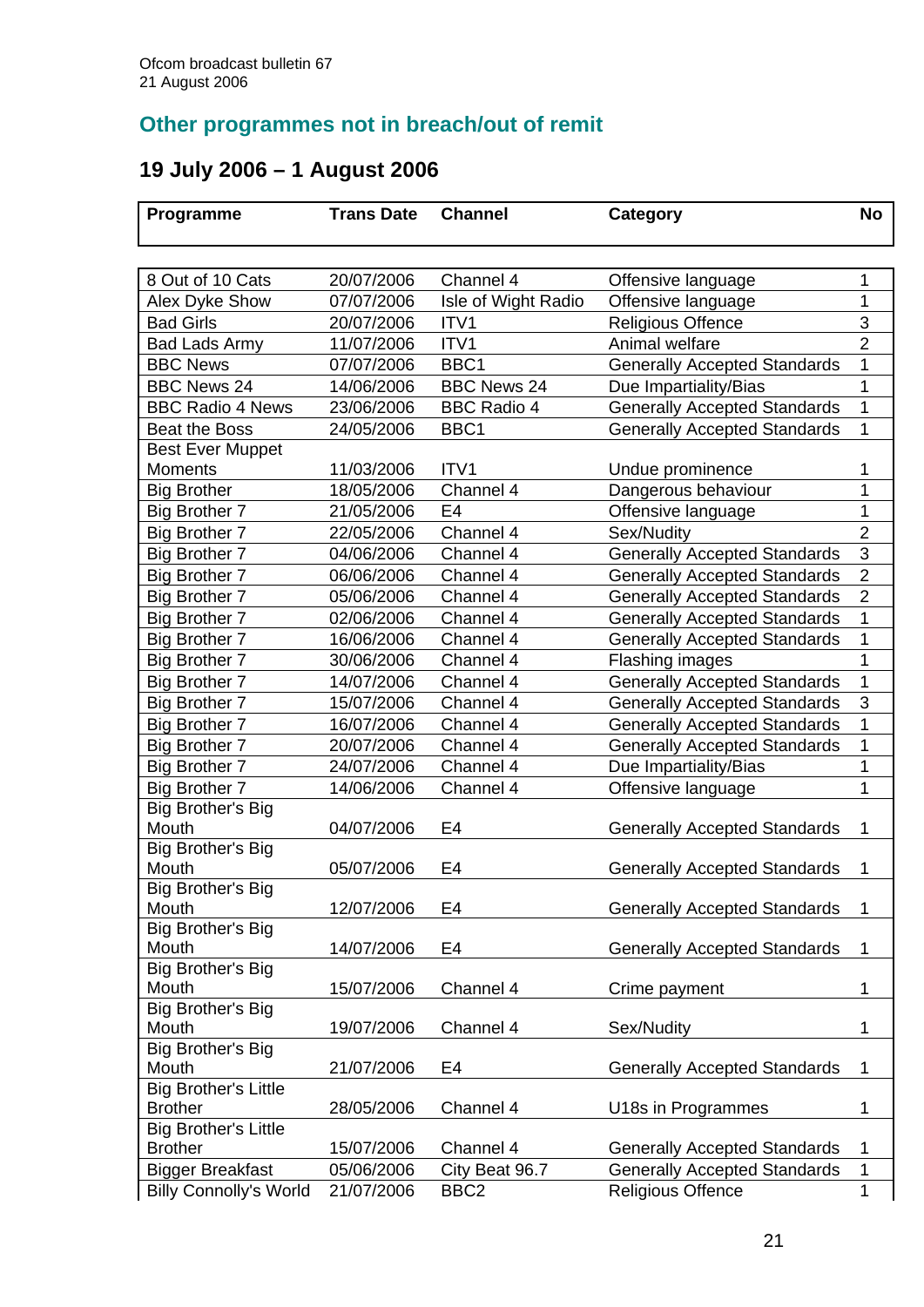| Tour. $\ldots$               |            |                        |                                     |                |
|------------------------------|------------|------------------------|-------------------------------------|----------------|
| <b>Breakfast</b>             | 14/07/2006 | BBC1                   | <b>Generally Accepted Standards</b> | 1              |
| <b>Century FM</b>            | 07/07/2006 | Century 105            | <b>Generally Accepted Standards</b> | 1              |
| <b>Channel 4 News</b>        | 10/06/2006 | Channel 4              | Due Impartiality/Bias               | 1              |
| Channel 4 News               | 30/06/2006 | Channel 4              | Due Impartiality/Bias               | $\mathbf 1$    |
| <b>Coronation Street</b>     | 27/03/2006 | ITV1                   | Other                               | 1              |
| <b>Coronation Street</b>     | 26/05/2006 | ITV1                   | Other                               | 1              |
| <b>Coronation Street</b>     | 03/07/2006 | ITV1                   | Inaccuracy/Misleading               | 1              |
| <b>Coronation Street</b>     | 17/07/2006 | ITV1                   | Offensive language                  | $\overline{2}$ |
| <b>Coronation Street</b>     | 21/07/2006 | ITV1                   | Dangerous behaviour                 | $\mathbf{1}$   |
| Crimewatch                   | 19/07/2006 | BBC1                   | <b>Generally Accepted Standards</b> | 1              |
| CSI: Miami                   | 04/07/2006 | Five                   | Violence                            | $\mathbf 1$    |
| Dancing In The               |            |                        |                                     |                |
| <b>Street</b>                | 22/07/2006 | BBC1                   | <b>Generally Accepted Standards</b> | 1              |
| Derren Brown: Trick          |            |                        |                                     |                |
| of the Mind                  | 16/04/2006 | Channel 4              | Offensive language                  | 1              |
| <b>Dispatches</b>            | 21/11/2005 | Channel 4              | Impartiality                        | 1              |
| Eastenders                   | 18/07/2006 | BBC1                   | Sex/Nudity                          | 1              |
| Emmerdale                    | 25/05/2006 | ITV1                   | Sex/Nudity                          | 1              |
| Emmerdale                    | 28/06/2006 | ITV1                   | <b>Generally Accepted Standards</b> | 1              |
| <b>Excuse My French</b>      | 18/07/2006 | BBC <sub>2</sub>       | <b>Generally Accepted Standards</b> | 1              |
| <b>Five News</b>             | 10/07/2006 | Five                   | Due Impartiality/Bias               | 1              |
| <b>Funny Cuts</b>            | 07/07/2006 | E <sub>4</sub>         | Offensive language                  | $\overline{4}$ |
| <b>Funny Cuts</b>            | 13/07/2006 | E <sub>4</sub>         | <b>Generally Accepted Standards</b> | $\overline{2}$ |
| George Galloway              | 07/07/2006 | Talksport              | Due Impartiality/Bias               | 1              |
| <b>Grim Adventures of</b>    |            |                        |                                     |                |
| <b>Billy and Mandy</b>       | 08/07/2006 | <b>Cartoon Network</b> | Dangerous behaviour                 | 1              |
| Harry Hill's TV Burp         | 25/03/2006 | ITV1                   | Offensive language                  | $\overline{2}$ |
| <b>Head Transplants:</b>     |            |                        |                                     |                |
| <b>Stranger than Fiction</b> | 13/07/2006 | Five                   | Animal welfare                      | 1              |
| <b>Head Transplants:</b>     |            |                        |                                     |                |
| <b>Stranger than Fiction</b> | 17/07/2006 | Five                   | Animal welfare                      | 1              |
| <b>ITV News</b>              | 06/07/2006 | ITV1                   | Due Impartiality/Bias               | $\overline{1}$ |
| <b>ITV News</b>              | 16/07/2006 | ITV1                   | Violence                            | 1              |
| <b>ITV News</b>              | 18/07/2006 | ITV1                   | Due Impartiality/Bias               | $\overline{2}$ |
| <b>ITV Play</b>              | 05/07/2006 | <b>ITV Play</b>        | Competitions                        | 1              |
| JK and Joel                  | 23/07/2006 | <b>BBC Radio 1</b>     | <b>Generally Accepted Standards</b> | 1              |
| Just Jade                    | 09/07/2006 | Living                 | <b>Religious Offence</b>            | $\mathbf 1$    |
| Law of the                   |            |                        |                                     |                |
| Playground                   | 28/07/2006 | Channel 4              | Dangerous behaviour                 | 1              |
| Life on Mars                 | 30/01/2006 | BBC1                   | Sex/Nudity                          | 1              |
| Lucio                        | 17/07/2006 | <b>XFM</b>             | Animal welfare                      | 1              |
| Midlands Today               | 30/06/2006 | ITV1                   | <b>Generally Accepted Standards</b> | 1              |
| Midnight Hot                 | 15/07/2006 | Fashion TV             | <b>Substance Abuse</b>              | 1              |
| Mike Mendoza                 | 12/05/2006 | <b>Talksport</b>       | <b>Generally Accepted Standards</b> | $\mathbf{1}$   |
| Mindshock: Feral             |            |                        |                                     |                |
| Children                     | 17/07/2006 | Channel 4              | U18s in Programmes                  | 1              |
| <b>Modern Toss</b>           | 18/07/2006 | Channel 4              | Offensive language                  | 1              |
| Moral Maze                   | 12/07/2006 | <b>BBC Radio 4</b>     | <b>Generally Accepted Standards</b> | $\mathbf{1}$   |
| My Parents Are               |            |                        |                                     |                |
| Aliens                       | 18/07/2006 | <b>CITV</b>            | <b>Religious Offence</b>            | 1              |
| <b>Neds</b>                  | 10/07/2006 | <b>BBC Radio</b>       | Offensive language                  | 1              |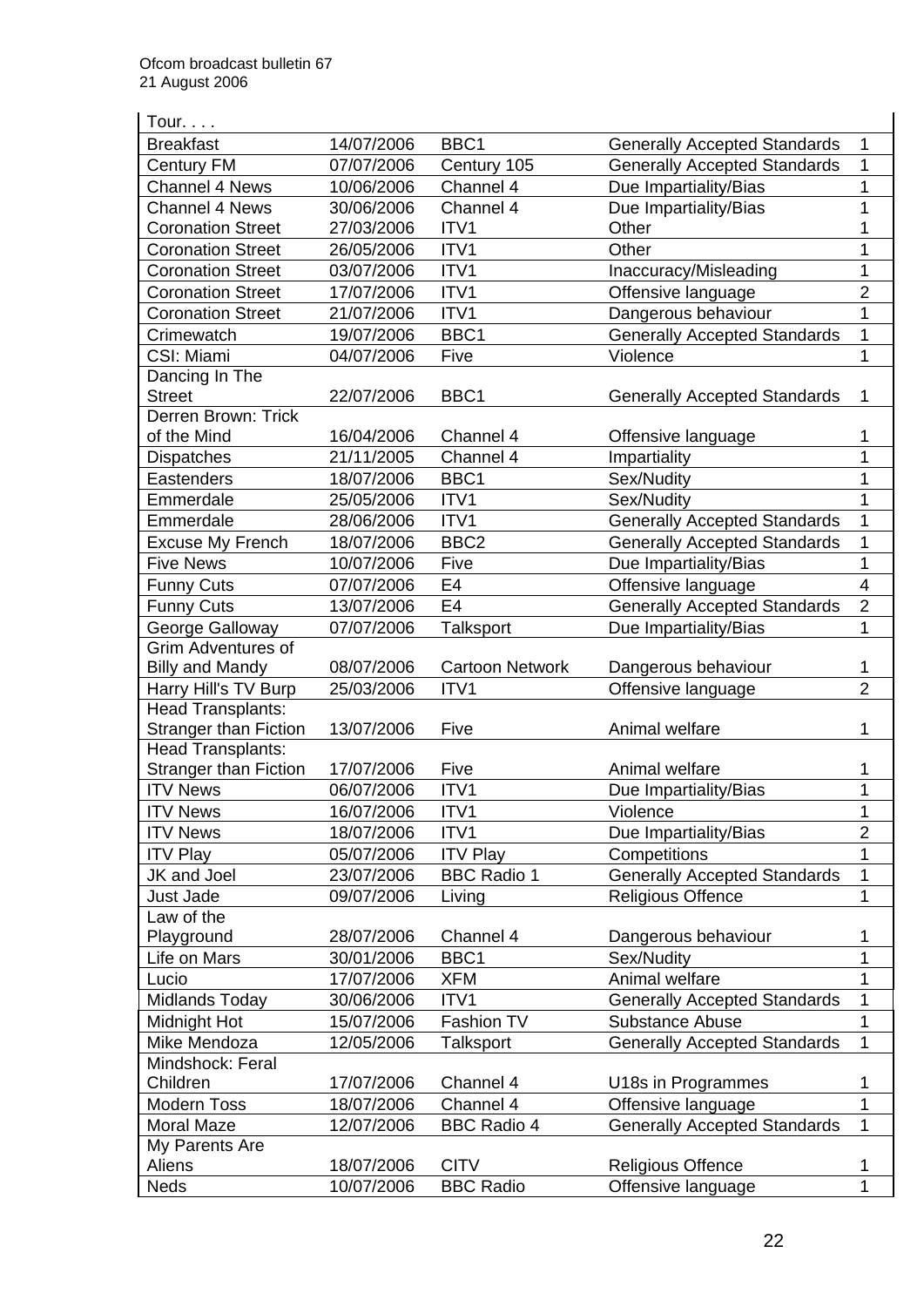|                           |            | Scotland           |                                     |                         |
|---------------------------|------------|--------------------|-------------------------------------|-------------------------|
|                           |            | <b>BBC Radio</b>   |                                     |                         |
| Off the Ball              | 16/06/2006 | Scotland           | <b>Generally Accepted Standards</b> | 1                       |
| One Night Only            | 09/06/2006 | <b>UTV</b>         | Sex/Nudity                          | 1                       |
| Pickles - The Dog         |            |                    |                                     |                         |
| Who Won the World         |            |                    |                                     |                         |
| Cup                       | 03/06/2006 | ITV <sub>1</sub>   | <b>Generally Accepted Standards</b> | 1                       |
| PM                        | 17/07/2006 | <b>BBC Radio 4</b> | Offensive language                  | 1                       |
| PokerFace                 | 11/07/2006 | ITV1               | <b>Generally Accepted Standards</b> | $\overline{\mathbf{4}}$ |
| PokerFace                 | 13/07/2006 | ITV <sub>1</sub>   | <b>Generally Accepted Standards</b> | 1                       |
| Pop Years                 | 13/06/2006 | <b>Sky Three</b>   | Offensive language                  | 1                       |
| Quiz Call                 | 26/06/2006 | Quiz Call          | Competitions                        | 1                       |
| <b>Quiz Call</b>          | 16/07/2006 | Five               | Competitions                        | $\overline{7}$          |
| Quiz Call                 | 15/07/2006 | Five               | Competitions                        | 1                       |
| Ramsay's F Word           | 12/07/2006 | Channel 4          | Offensive language                  | 1                       |
| Ramsay's F Word           | 18/07/2006 | Channel 4          | Animal welfare                      | 1                       |
| Ramsay's F Word           | 19/07/2006 | Channel 4          | Inaccuracy/Misleading               | 1                       |
| Ramsay's F Word           | 19/07/2006 | Channel 4          | Offensive language                  | 1                       |
| Ramsay's F Word           | 20/07/2006 | Channel 4          | Offensive language                  | 1                       |
| Ramsay's F Word           | 26/07/2006 | Channel 4          | Offensive language                  | $\overline{2}$          |
| Richard and Judy          | 12/07/2006 | Channel 4          | Due Impartiality/Bias               | $\mathbf 1$             |
| Richard and Judy          | 11/07/2006 | Channel 4          | <b>Generally Accepted Standards</b> | 3                       |
| Richard and Judy          | 20/07/2006 | Channel 4          | <b>Generally Accepted Standards</b> | $\overline{1}$          |
| Sexcetera                 | 16/06/2006 | Living             | Sex/Nudity                          | 1                       |
| <b>Sky News</b>           | 23/06/2006 | <b>Sky News</b>    | Other                               | 1                       |
| Sorted                    | 10/07/2006 | BBC1               | Violence                            | 1                       |
| Sport Relief 2006         | 15/07/2006 | BBC1               | <b>Generally Accepted Standards</b> | 1                       |
| <b>Street Crime UK</b>    | 30/06/2006 | <b>Bravo</b>       | Offensive language                  | 1                       |
| TTN                       | 25/07/2006 | <b>TTN</b>         | Due Impartiality/Bias               | 1                       |
| <b>Television X</b>       | 19/07/2006 | Television X       | Sex/Nudity                          | 1                       |
|                           |            | <b>TCM Turner</b>  |                                     |                         |
| <b>The Cincinnati Kid</b> | 29/05/2006 | Classic            | <b>Subtitles</b>                    | 1                       |
| The Commander             | 19/07/2006 | ITV1               | Violence                            | 1                       |
| The Hotel Inspector       | 13/07/2006 | Five               | Offensive language                  | 1                       |
| The Hotel Inspector       | 20/07/2006 | Five               | Offensive language                  | 1                       |
| The Jeremy Kyle           |            |                    |                                     |                         |
| Show                      | 12/07/2006 | ITV1               | Dangerous behaviour                 | $\overline{2}$          |
| The Message               | 25/06/2006 | BBC <sub>3</sub>   | Religious Offence                   | 1                       |
| The Mint                  | 19/07/2006 | ITV1               | Competitions                        | 5                       |
| The Prince's Trust        |            |                    |                                     |                         |
| 30th Birthday - Live      | 20/05/2006 | ITV1               | <b>Generally Accepted Standards</b> | $\overline{2}$          |
| The Wright Stuff          | 11/07/2006 | Five               | <b>Generally Accepted Standards</b> | 1                       |
| This Week                 | 13/07/2006 | BBC1               | <b>Generally Accepted Standards</b> | $\mathbf{1}$            |
| <b>TMF - The Music</b>    |            |                    |                                     |                         |
| Factory                   | 05/07/2006 | <b>TMF</b>         | Offensive language                  | 1                       |
| <b>Top Gear</b>           | 16/07/2006 | BBC <sub>2</sub>   | <b>Generally Accepted Standards</b> | $\mathbf{2}$            |
| Top Gear                  | 17/07/2006 | BBC <sub>2</sub>   | <b>Religious Offence</b>            | 1                       |
| <b>Top Gear</b>           | 18/07/2006 | BBC <sub>2</sub>   | <b>Generally Accepted Standards</b> | 1                       |
| <b>Totally Frank</b>      | 07/01/2006 | Channel 4          | Sex/Nudity                          | 1                       |
| <b>Totally Frank</b>      | 20/01/2006 | Channel 4          | Sex/Nudity                          | 1                       |
| <b>Totally Frank</b>      | 21/01/2006 | Channel 4          | Sex/Nudity                          | 1                       |
|                           | 04/03/2006 |                    |                                     | $\overline{2}$          |
| <b>Totally Frank</b>      |            | Channel 4          | Sex/Nudity                          |                         |